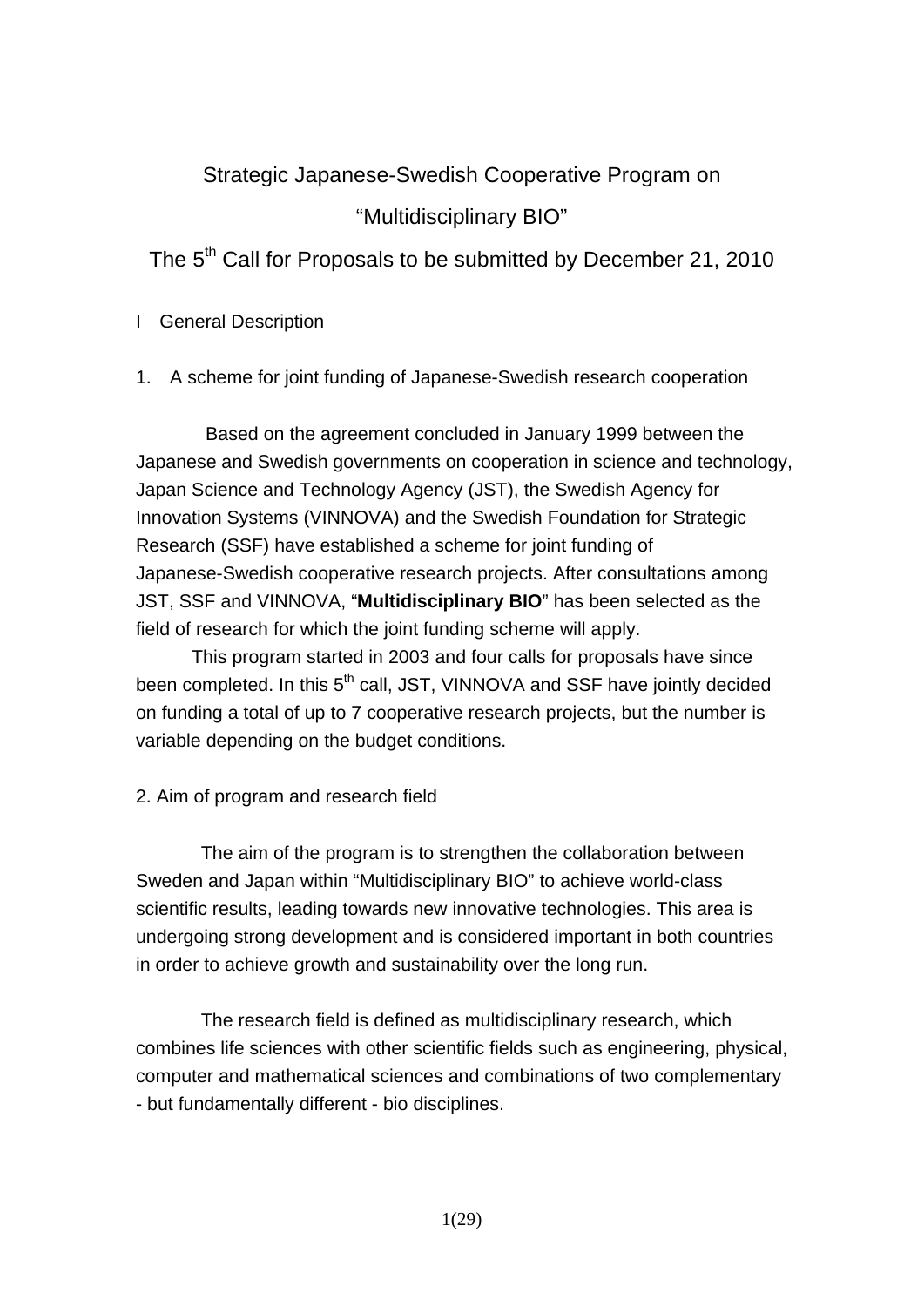Examples of such research areas are bio-nanotechnology, bio-imaging, bio-MEMS, bioinformatics, computational biology, systems biology, tissue engineering, combinations of robotics and neuroscience, and biomimetics.

The program aims to give leading researchers in Sweden and Japan a venue to initiate, and reinforce, strong and lasting links between the two countries by the means of focused research projects. Strengthening contacts and enlarging networks in Sweden and Japan are expected to give added value also to other, non-participating, actors in academy and industry.

# 3. Who can apply?

JST and VINNOVA/SSF invite Japanese and Swedish researchers to submit proposals for cooperative research projects in the research areas described above. An important criterion of the proposed collaboration is that it should build on and reinforce already on-going research activities in each research group and contribute significant added value to these. Researchers from industry may participate in the joint collaboration but, on the Swedish side, not as main applicants.

# 4. Financial support

JST and VINNOVA/SSF plan to support cooperative research projects including exchange of researchers, with a main emphasis on leading-edge researchers.

JST will support expenses for Japanese researchers, and VINNOVA/SSF will support expenses for Swedish researchers.

II. Support by JST (this section is for **Japanese applicants only**)

# 1. Budget for a Cooperative Research Project

Budgets will differ depending on the content of activities, but the total budget for the Japanese partner over a full 3-year period (i.e., 36 months) should not exceed 22.5 million yen, in principle. (Example: proposals envisaging a budget of 6 million yen for the first year, 10 million yen for the second year and 6.5 million yen for the third year are also possible.)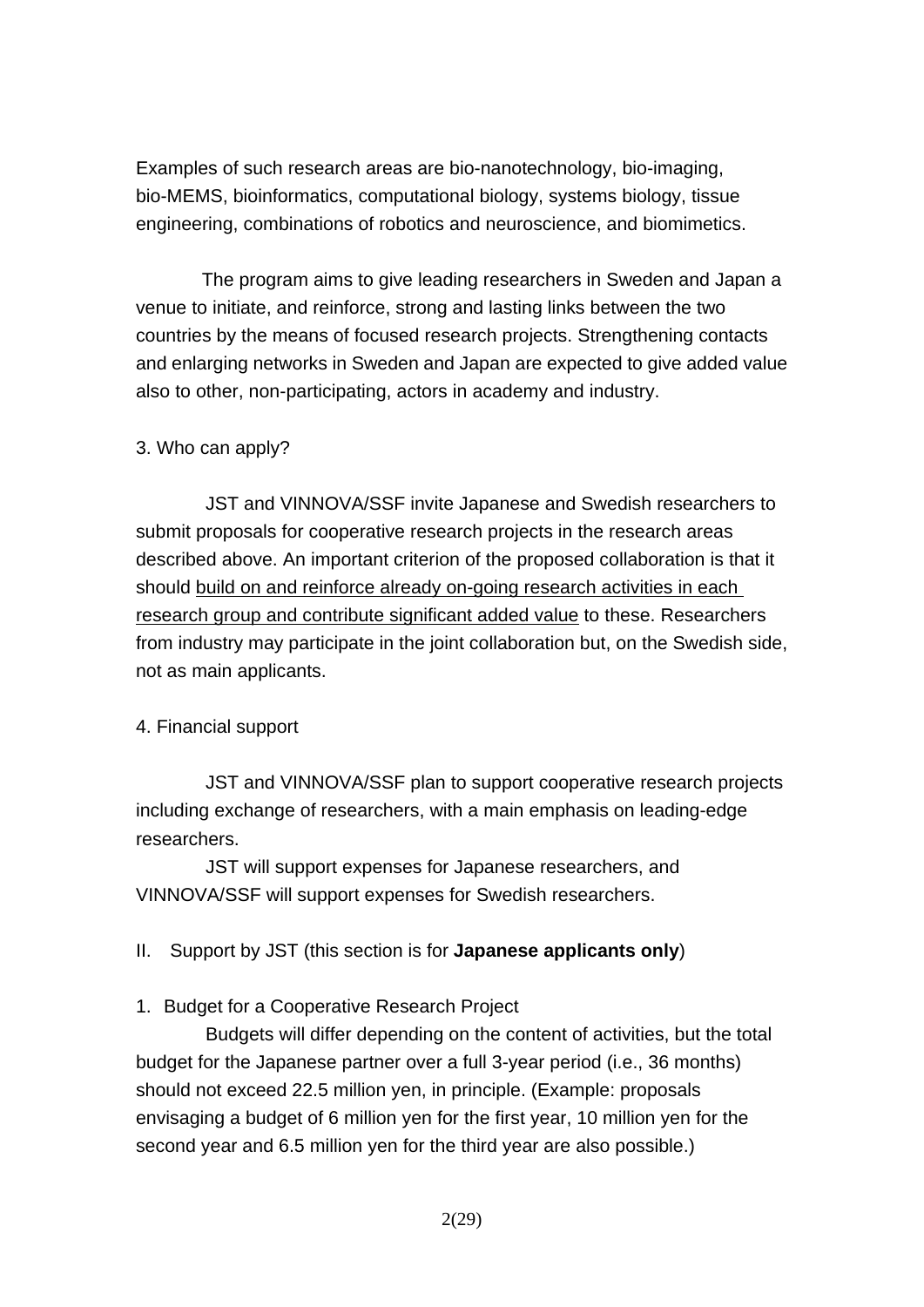Due to budget limitations of this program, amounts will be adjusted in each year.

Expenses for facilities and equipment can be requested, in principle, only for the first fiscal year.

# 2. Cooperative Research Period

The cooperative research period shall be 3 years (i.e., 36 months) in total, counting from the start date (starting from April 2011)

# 3. Details of Support

This program is designed to support additional expenses related to cooperation with the Swedish partner, with the precondition that the main research infrastructure is already in place in each research group.

# *3.1 Contract between Applicant and JST*

Support will be implemented according to a contract for commissioned research made between JST and a university or public research institute, etc. (hereafter, "institution").

The contract for commissioned research will be made each year during the cooperative research period.

Since the contract is concluded on condition that all administrative procedures related to this project shall be handled in the institution, please consult with the department in charge at your institution.

The contract stipulates that Article 19 of the Industrial Technology Enhancement Act (Japanese version of the Bayh-Dole Act) and the Article 25 of the Act on Promotion of the Creation, Protection and Exploitation of Content (tentative translation) shall apply to all intellectual property rights (patents, utility model or design rights, rights to programs, databases and other intangible property and know-how, and so on) generated as a result of this project, and that this can become the property of the institution with which the research leader is affiliated.

# *3.2 Contract between Researchers*

If a contract for cooperative research is necessary for implementing actual research cooperation, such a contract should be concluded between the Japanese institutions and the Swedish institutions. It is strongly advisable but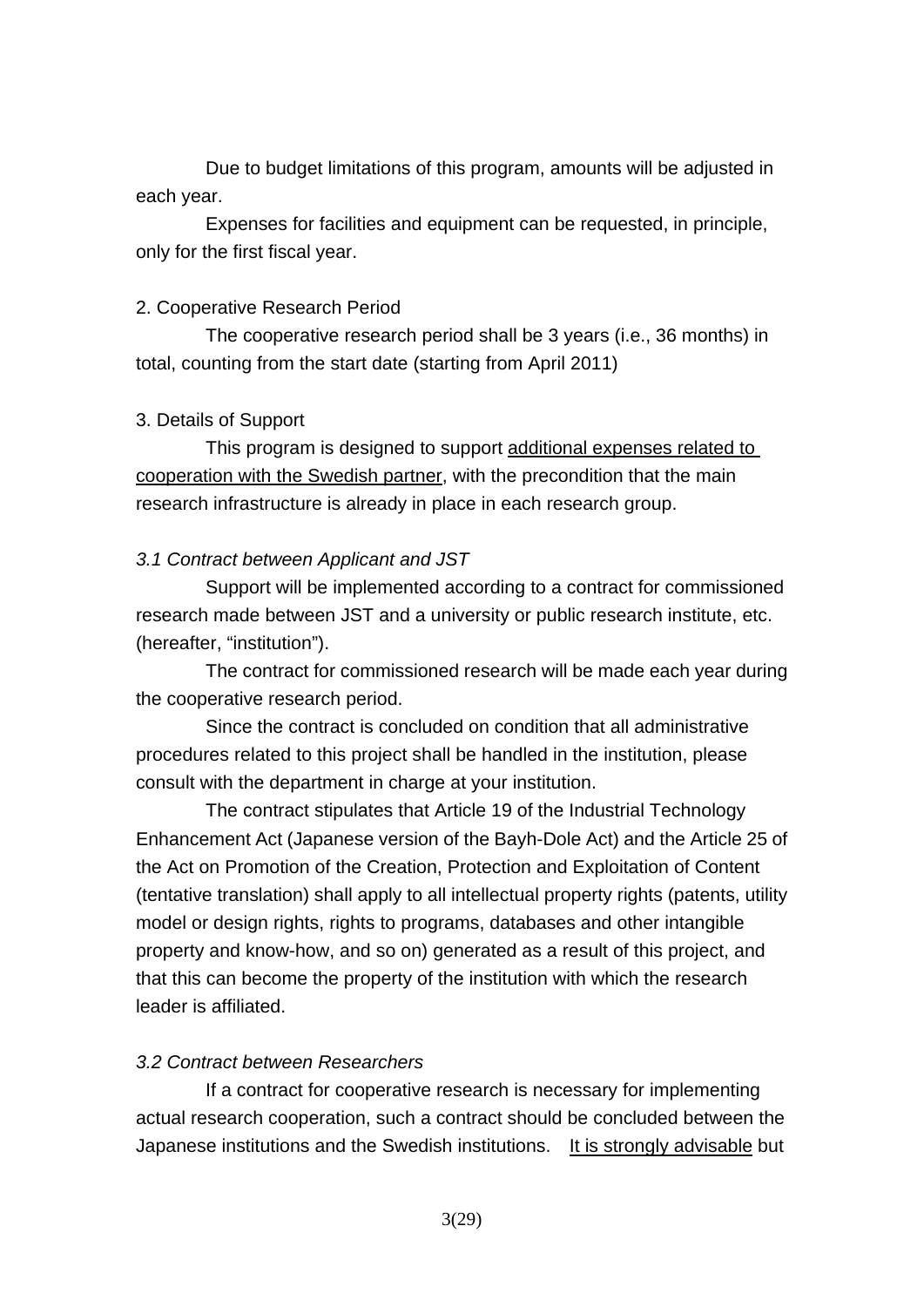not required that appropriate discussions of the issue of rights to intellectual property with Swedish researchers or research institutions take place, to ensure good collaboration. If an agreement is concluded, it should be reported in the application.

In Sweden teachers are exempt from the regulations in Act (1949:345) on the right of employers to inventions; teachers at universities, colleges or other establishments that belong to the education system have the right to their inventions. This so-called " teacher exemption" means that employers of teachers, unlike the rules which apply to other employer-employee relationships, cannot make any legal claim to the inventions of teachers unless special agreements to this effect have been concluded.

# *3.3 Funded expenses*

Funding provided within this call is intended to enhance the capacity of the applicants to collaborate. Funding will therefore be provided mainly in support of collaborative activities and may include some of the local research that is necessary for the collaboration.

# (1) Expenses for research exchanges

1) Travel expenses

In principle, travel expenses should be based on the rules of the institution to which the research leader belongs. JST provides travel expenses only for the Japanese researchers.

2) Expenses for holding symposiums, seminars and meetings

# (2) Expenses for research activities

- 1) Expenses for facilities and equipment (only for the first fiscal year)
- 2) Expenses for consumables
- 3) Expenses for personnel Stipend for a PhD student, or stipend or salary for a post-doctoral fellow
- 4) Others

Expenses for creating software, renting or leasing equipment, transporting equipment, etc. .

# (3) Overhead expenses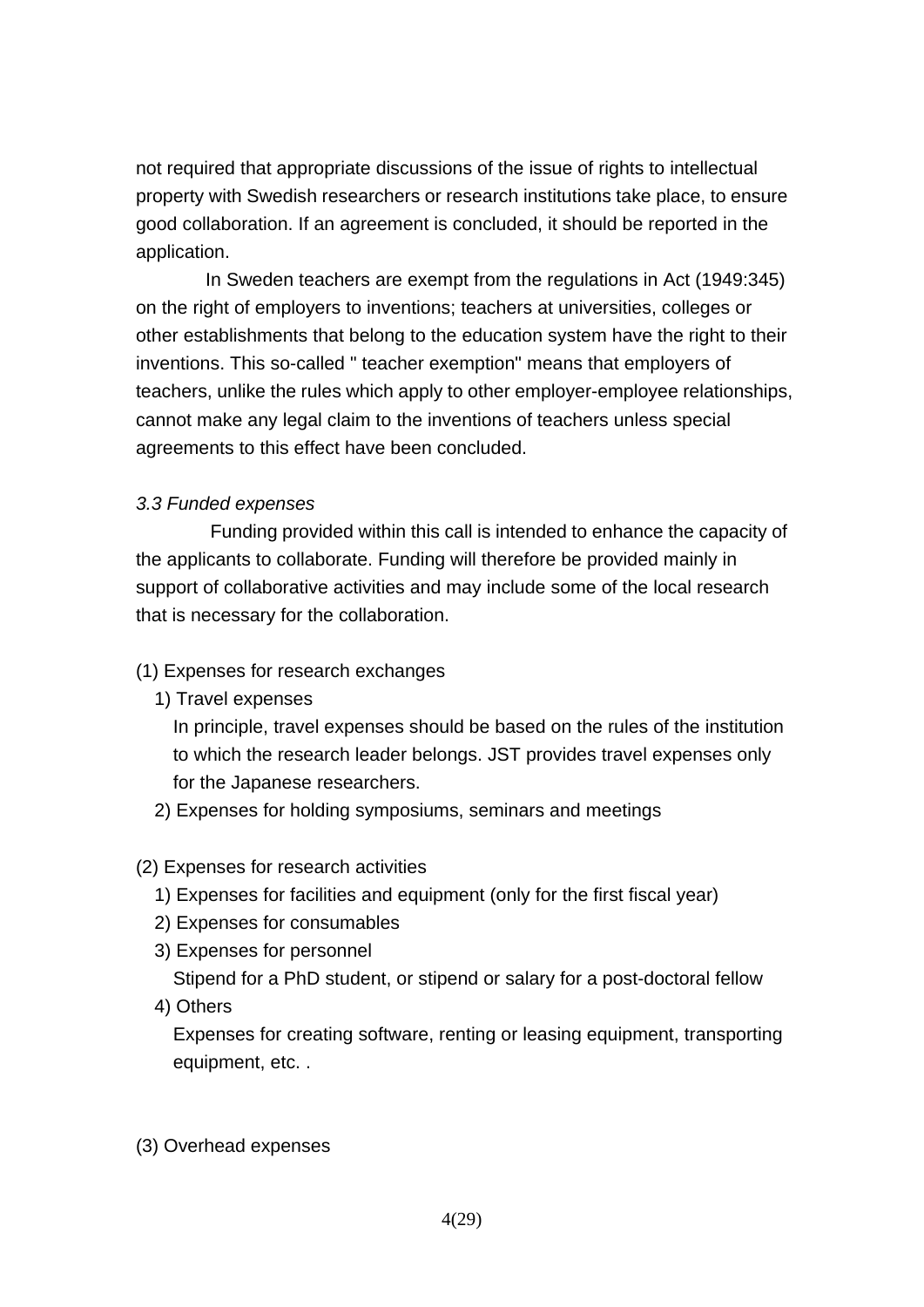Overhead expenses amounting to 10% or less of the total research expenses will be allowed. Overhead expenses should be provided for within the total budget.

(4) Expenses not covered/funded in the program

No expenses stated below shall be covered under this program:

- 1) Expenses related to acquiring real estate or constructing buildings or other facilities
- 2) Expenses related to procurement of major equipment
- 3) Expenses related to dealing with accidents or disasters occurring during cooperative research periods
- 4) Other expenses unrelated to implementation of this cooperative research project
- III. Support by SSF/VINNOVA (this section is for **Swedish applicants only**)
- 1. Budget for a Cooperative Research Project

Budgets will differ depending on the content of activities, but the total budget for the Swedish partner over a full 3-year period should not exceed SEK 2 100 000 , i.e. SEK 700 000 per year.

# 2. Cooperative Research Period

The cooperative research period shall be 3 years in total, counting from the start date (starting from April 2011)

# 3. Details of Support

This program is designed to support additional expenses related to cooperation with the Japanese partner, with the precondition that the main research infrastructure is already in place in each research group.

# *3.1 Contract between Applicant and SSF*

Support will be implemented after confirmation has been received regarding start of project, in accordance with SSF's normal routines for project funding. Routines regarding payments (each half year in advance) and annual reports will also be according to SSF's normal routines. The payments also require that the annual reports are accepted.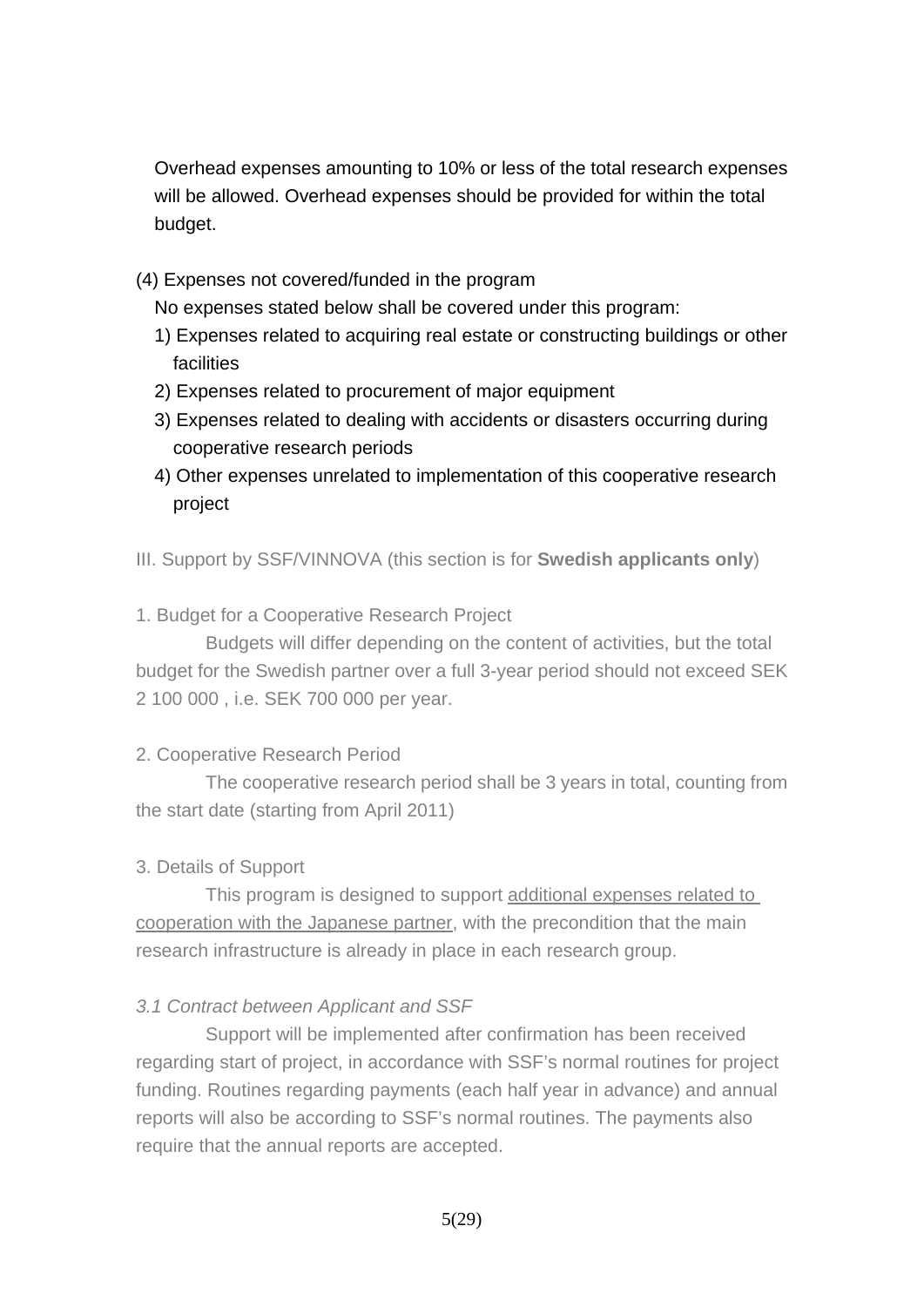## *3.2 Contract between Researchers*

If a contract for cooperative research is necessary for implementing actual research cooperation, such a contract should be concluded between the Japanese institutions and the Swedish institutions. It is strongly advisable but not required that appropriate discussions of the issue of rights to intellectual property with Japanese joint researchers or research institutions take place, to ensure good collaboration. If an agreement is concluded, it should be reported in the application.

In Sweden teachers are exempt from the regulations in Act (1949:345) on the right of employers to inventions; teachers at universities, colleges or other establishments that belong to the education system have the right to their inventions. This so-called " teacher exemption" means that employers of teachers, unlike the rules which apply to other employer-employee relationships, cannot make any legal claim to the inventions of teachers, unless special agreements to this effect have been concluded.

The Japanese contract stipulates that Article 19 of the Industrial Technology Enhancement Act (Japanese version of the Bayh-Dole Act) and the Article 25 of the Act on Promotion of the Creation, Protection and Exploitation of Content (tentative translation) shall apply to all intellectual property rights (patents, utility model or design rights, rights to programs, databases and other intangible property and know-how, and so on) generated as a result of this project, and that this can become the property of the institution with which the research leader is affiliated.

### *3.3 Funded expenses*

Funded expenses include costs for performing research activities and implementation of research exchanges.

- (1) Expenses for research activities
- 1) Salaries for the Swedish researchers actively participating in research exchanges (stipends are not allowed)
- 2) Expenses for facilities and equipment.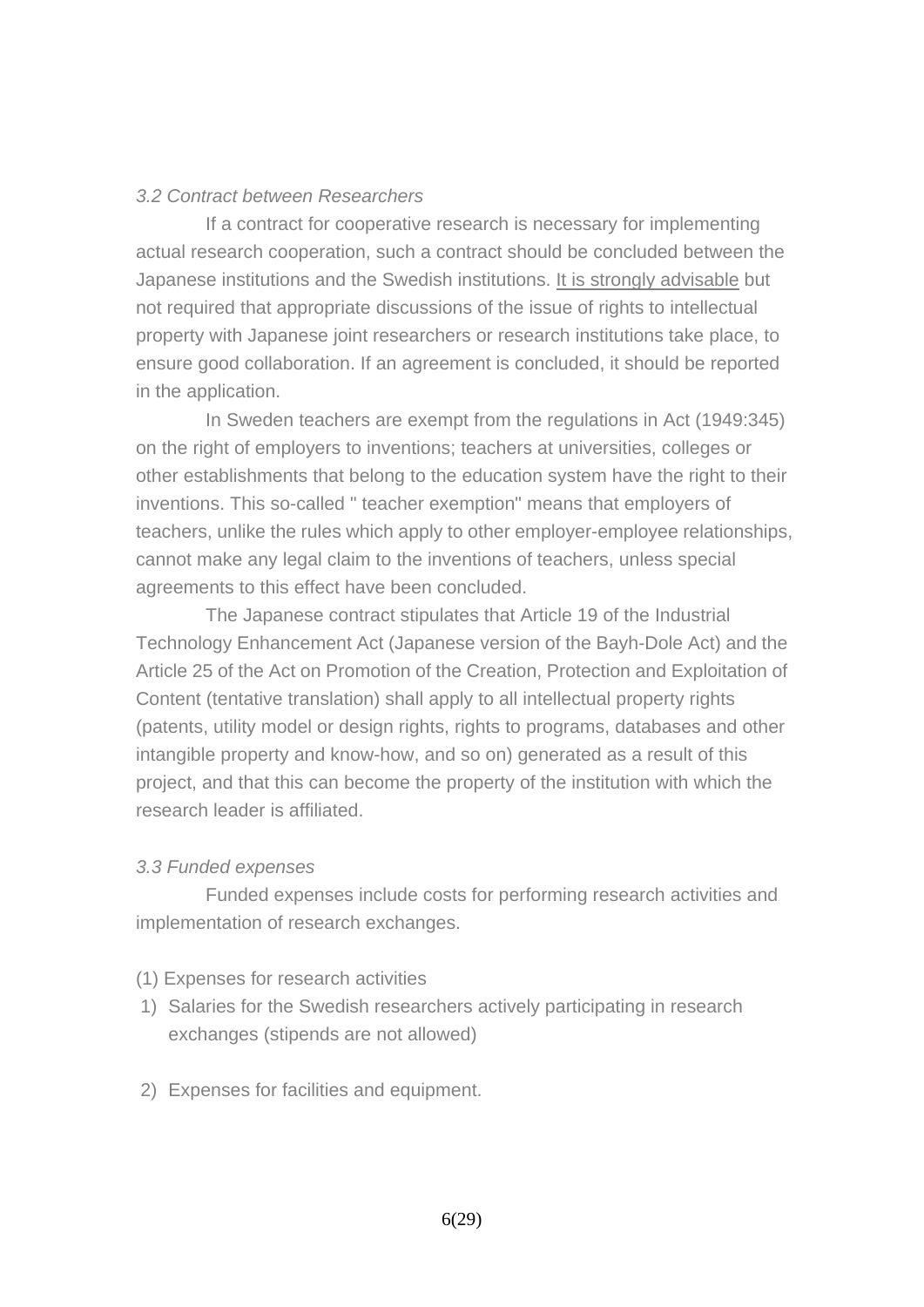Since the project is premised on making full use of existing facilities and equipment, only expenses for equipment essential for Japanese-Swedish research exchanges are covered.

3) Expenses for consumables

Expenses for procurement of raw materials, consumables, chemicals, etc.

4) Other

Expenses for creating software, renting or leasing equipment, for transporting equipment and for other expense items not covered above.

- (2) Expenses for Research Exchanges
- 1) Travel expenses

In principle, travel expenses should be based on the rules of the institution with which the research leader is affiliated. Travel expenses, accommodation expenses and per diem are accepted. Swedish applicants cannot apply for expenses for researchers from the Japanese side.

- 2) Expenses for holding symposiums, seminars and meetings Expenses related to organizing symposiums and so on are covered under the project, e.g. consumables, printing and binding expenses, transportation- and telecommunications fees, meeting fees (excluding expenses for alcoholic drinks), honoraria.
- (3) Overhead Expenses

Since all administrative procedures related to this project are to be carried out by institutions, 35% of overhead expenses for research exchange and research activity expenses will be allowed. Overhead expenses should be provided for within the total budget.

# IV. Application

The Japanese and Swedish applicants shall write a common application that shall be handed in both to JST and SSF/VINNOVA in parallel. The application shall be written in English. For the Japanese applicants a Japanese version is also required.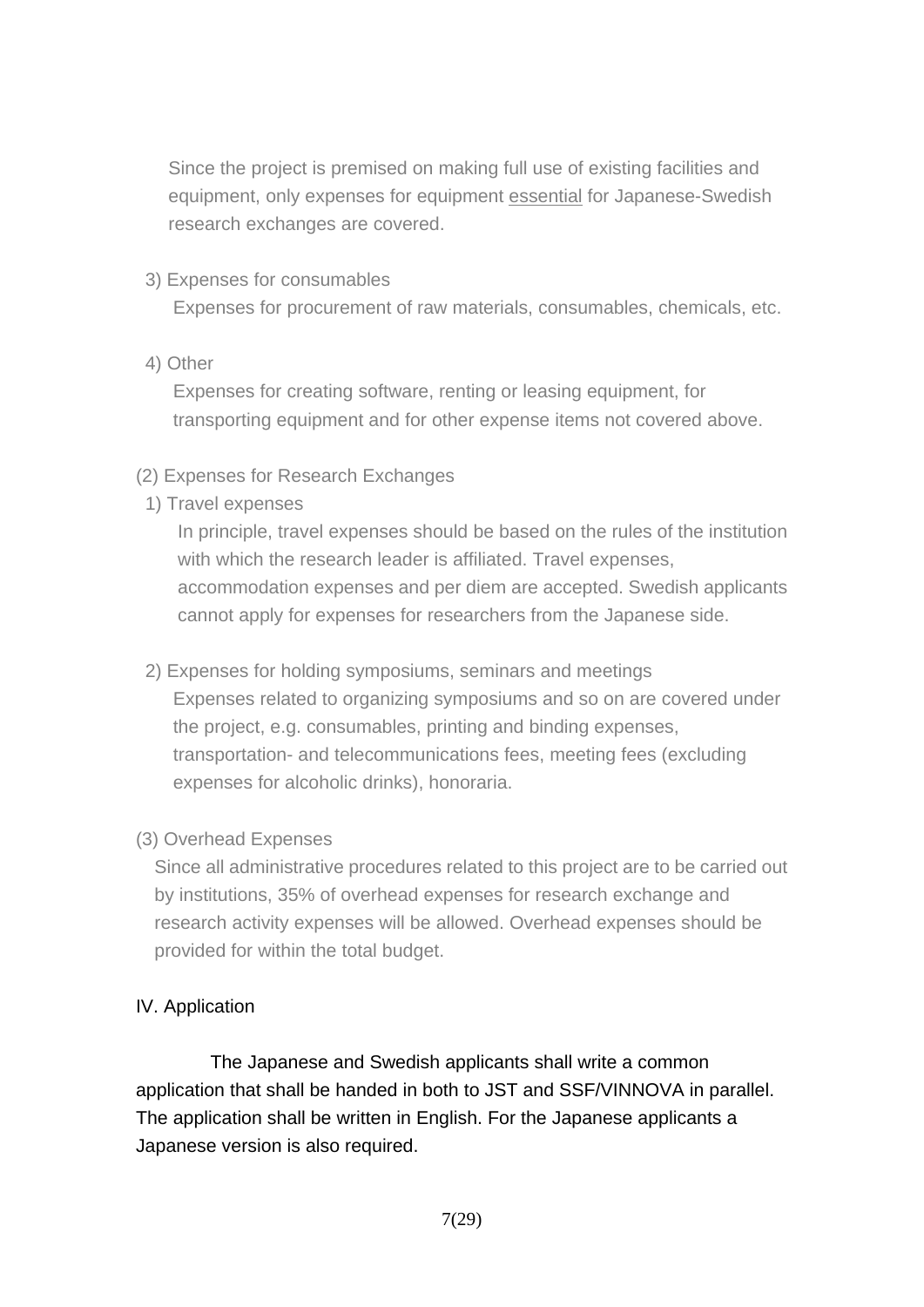The application shall include:

A project description including how collaboration will be carried out, with clear statements of what Swedish and Japanese researchers respectively will do in the project;

a description of the expected outcome of the proposed project, scientifically as well as in terms of its relevance for industry and society;

a description of the ongoing activities and specific strengths of the Swedish and Japanese groups respectively, which form the basis for the proposed joint project;

a description of the expected added value from the proposed joint project, including how the competence, technology and other resources in the different groups complement each other;

a description of how the project is expected to help strengthen research cooperation between Japan and Sweden over the longer term;

a description of the added value expected from the multidisciplinary bio approach in the proposed joint project; and

a discussion of how the proposed joint project compares with other comparable activities worldwide.

## 1. Application Forms

The following application forms have been prepared, in Japanese (J) and English (E). The common forms are available from the respective funding agency.

| Form 1J/E | Application outline (title of cooperative research |
|-----------|----------------------------------------------------|
|           | project, names of research leaders, cooperative    |
|           | research period)                                   |
| Form 2J/E | Leader's Information (CV of research leaders*)     |
| Form 3J/E | List of names of individuals involved in the       |
|           | cooperative research project in Japan and Sweden   |
| Form 4J/E | Description of the cooperative research project    |
|           | including the points stated above                  |
|           | -maximum of 6 pages-                               |
| Form 5J/E | Action plan for the cooperative project            |
| Form 6 E  | Maximum 15 selected references to publications (or |
|           | other relevant output) by the Japanese-side        |
|           | research leader in the past 5 years                |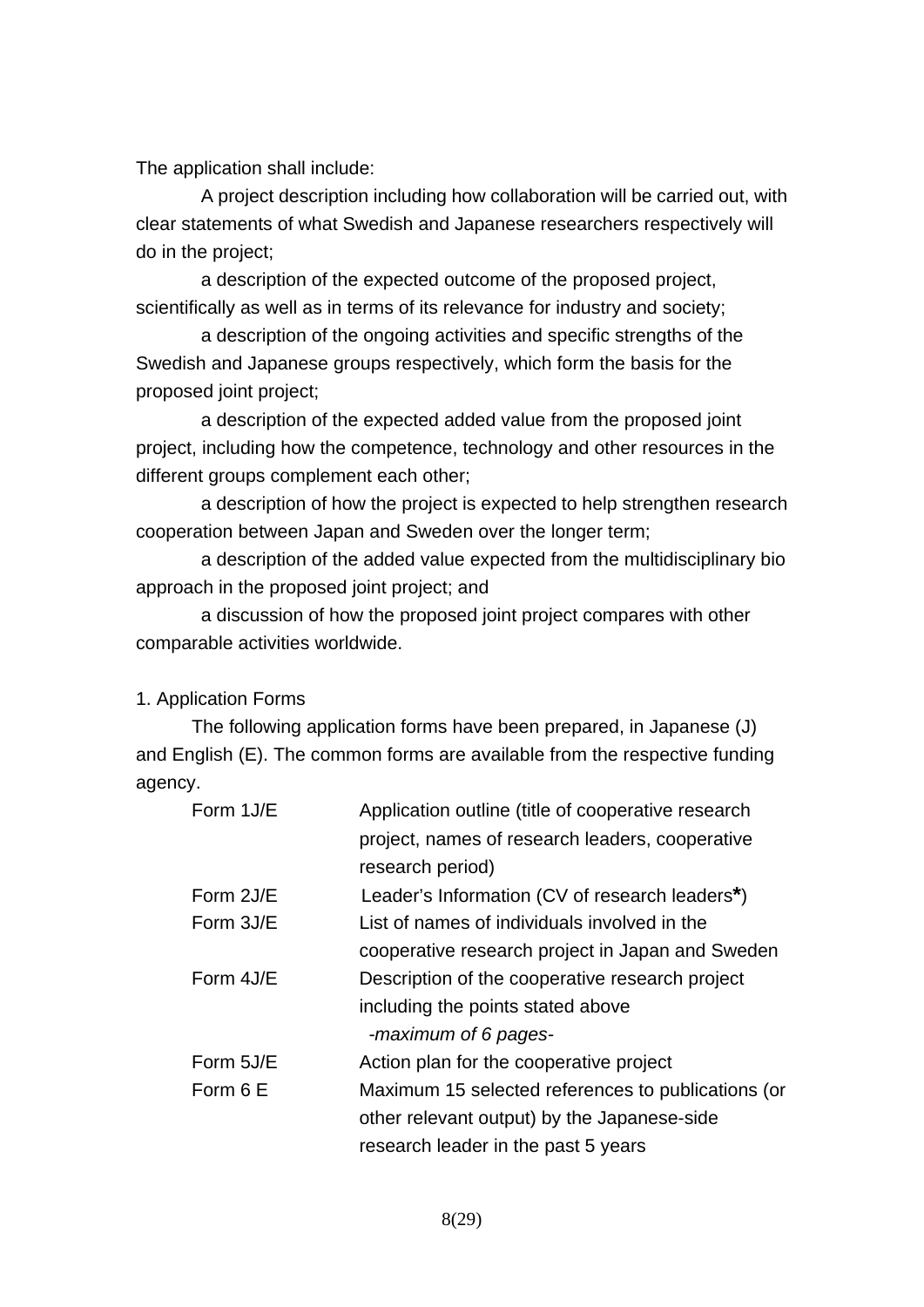Form 7 E Maximum 15 selected references to publications (or other relevant output) by the Swedish-side research leader in the past 5 years Form 8J/E Budget plan for the project

*\* The description shall include a short Curriculum Vitae (CV) from both Japanese and Swedish project leaders, which include basic information on education, past and present positions and membership of relevant organizations/associations. Each description should not be more than 1/2 page A4.* 

- 2. Preparation of Application Forms Please fill in the particulars in all the application forms described above.
- 3. Submittal of Application Forms for Japanese Applicants Application forms prepared by Japanese researchers shall be submitted to JST by 17:00 (Japanese Standard Time) on December 21, 2010, through online application system "e-Rad" (http://www.e-rad.go.jp/index.html).
- 4. Submittal of Application Forms for Swedish applicants Submit the applications via the application portal (http://apply.stratresearch.se) by December 21, 2010 at 14.00 hours. To get a complete view of all data required for submission it is necessary to consult the portal. Please log on to the portal in due time before the deadline.

# V. Evaluation of Project Proposals

# 1. Evaluation Procedure

Committees consisting of experts selected by JST and VINNOVA/SSF respectively will evaluate all proposals. Based on the results of the evaluation, JST and VINNOVA/SSF will make a common decision regarding funding of selected proposals.

The members of the Swedish program committee are appointed for the program period and are selected from academy and industry.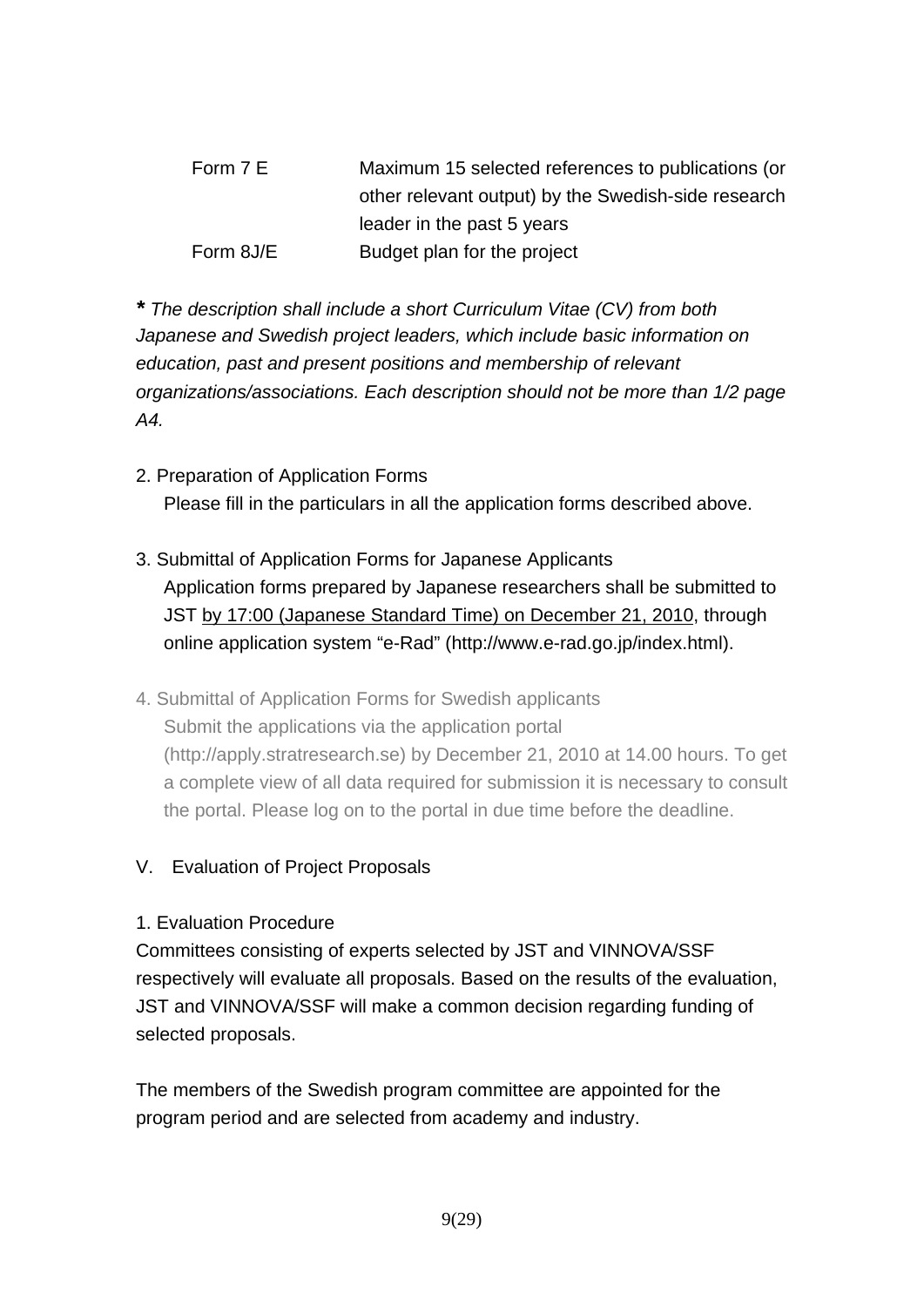The members of the program committee in Japan will be selected after the proposals have been received.

# 2. Evaluation Criteria

The following general evaluation criteria apply:

- 1) Conformity with Program Aims and Designated Research Fields The proposed activity shall conform to the aims of the program and the research fields that the program designates *(see note)*. In addition, the proposed activity shall be supported by the institutional resources available.
- 2) Capability of Research Leaders (one on each side)

The research leaders shall have the insight or experience necessary for pursuing the activity and the ability to manage the cooperation and reach the project goals during this period of support.

3) Appropriateness of Plan

The plan shall incorporate an appropriate system for implementing the activity and be realistic in relation to the project budget.

4) Effect of the Activity

The proposed activity can be expected to achieve any of the following, through the cooperation with researchers in the counterpart country:

- Opening up of a new field or new advances in science and technology through the creation of new scientific knowledge in an existing research field.
- Identification of novel applications based on new groundbreaking technologies.
- Nurturing of researchers able to play a central role in future research exchanges with the counterpart country.
- Sustained development of research exchanges with the counterpart country initiated by this activity.
- 5) On-going research activity

The proposed collaboration shall build on, reinforce and add significant value to already on-going research activities in each research group.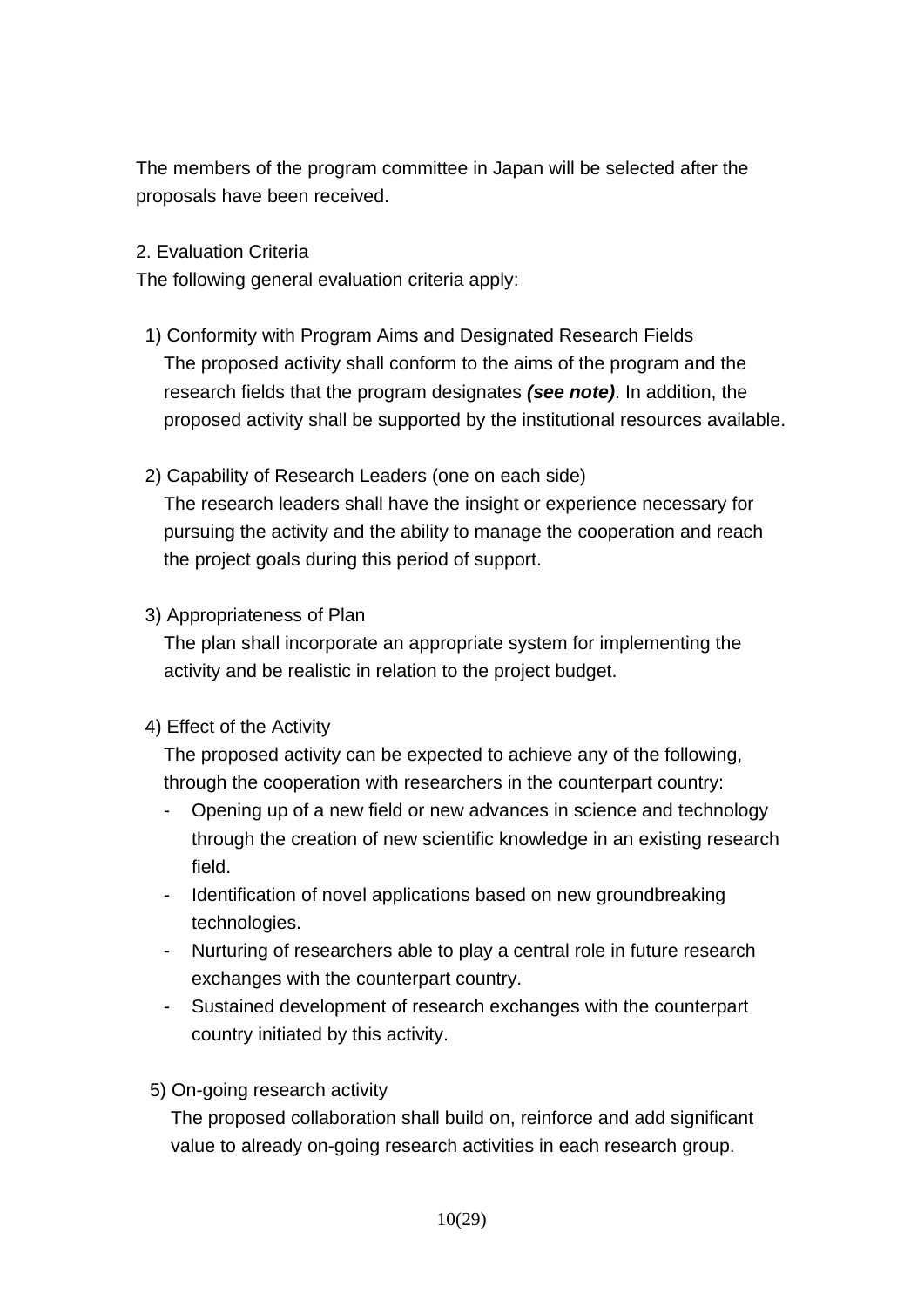*(note) Practical combination of life science with other scientific field or combinations of two complementary - but fundamentally different - bio disciplines is the key factor for evaluation.* 

*Practical combination means that combination of two fields or two disciplines makes synergistic effect which is expected to produce new research area, new research method or drastically important results.*

# 3. Announcement of Decision

The final decision regarding supported projects will be notified to the applicants at the earliest in March, 2011.

# VI. Responsibilities of Research Leader After Proposal is Approved (this section is for **Japanese applicants only**)

 After the proposal has been approved, research leaders and their affiliated institutions shall observe the following when carrying out the cooperative research and using supported expenses.

# 1. Annual Progress Report

 At the end of each fiscal year, the research leader shall promptly submit a progress report on the status of research exchange, and the institution with which the research leader is affiliated shall promptly submit a financial report on supported expenses.

## 2. Final Report

 After completion of the period of international research exchange, research leaders shall promptly submit a final report, in addition to a financial report, on the research exchange activities to JST. The report shall include a general summary (maximum five A4 pages) compiled jointly by both the Japanese and the Swedish research groups, which Swedish researchers are requested to submit to SSF. The research groups may write the remaining parts of the report separately. The joint summary report shall include a description of what significant added value has been obtained as a result of the project funded under the program Multidisciplinary BIO. Suggestions for how this type of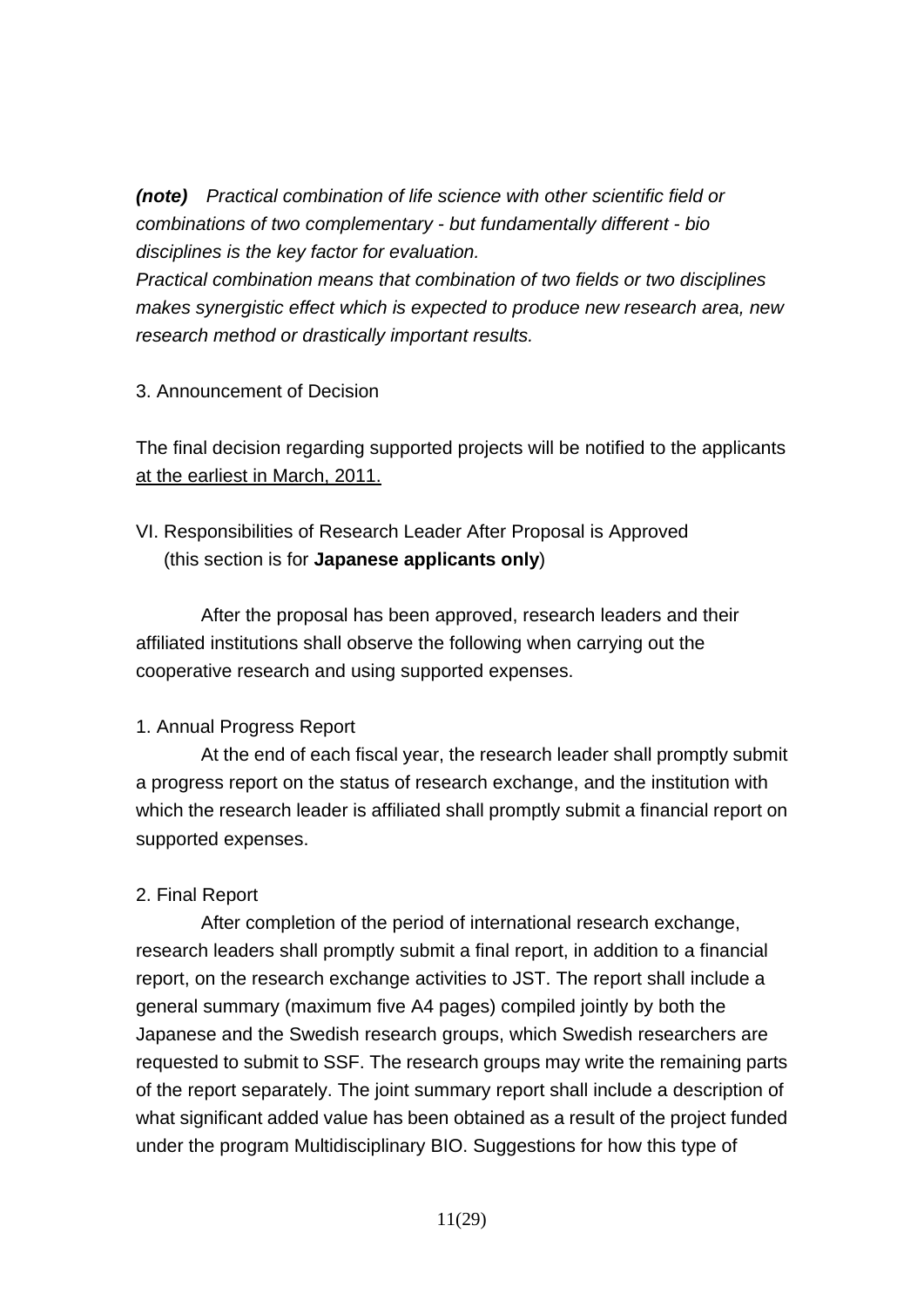program for joint funding of research cooperation between Japan and Sweden can be further developed and improved are highly appreciated. A copy of the Swedish report shall be attached to the final report delivered to JST.

If papers describing results of research exchange are presented to academic activities and so on, please attach a copy of such papers separately to the final report.

# VII. Responsibilities of Research Leader After Proposal is Approved (this section is for **Swedish applicants only**)

 After the proposal has been approved, research leaders and their administering organisation shall observe the following when carrying out the cooperative research and using the research funds.

# 1. Annual Reports

 The research leader shall promptly submit annual reports on the status of the research project, and report whether the project is following the financial plan, in accordance with SSF's normal routines.

# 2. Final Report

 After completion of the period of international research exchange, research leaders shall promptly submit a final report on the activities of the research project to SSF. The report shall include a general summary (maximum five A4 pages) compiled jointly by both the Japanese and the Swedish research groups. The research groups may write the remaining parts of the report separately. The joint summary report shall include a description of the outcome and what significant added value has been obtained as a result of the project funded under the program Multidisciplinary BIO.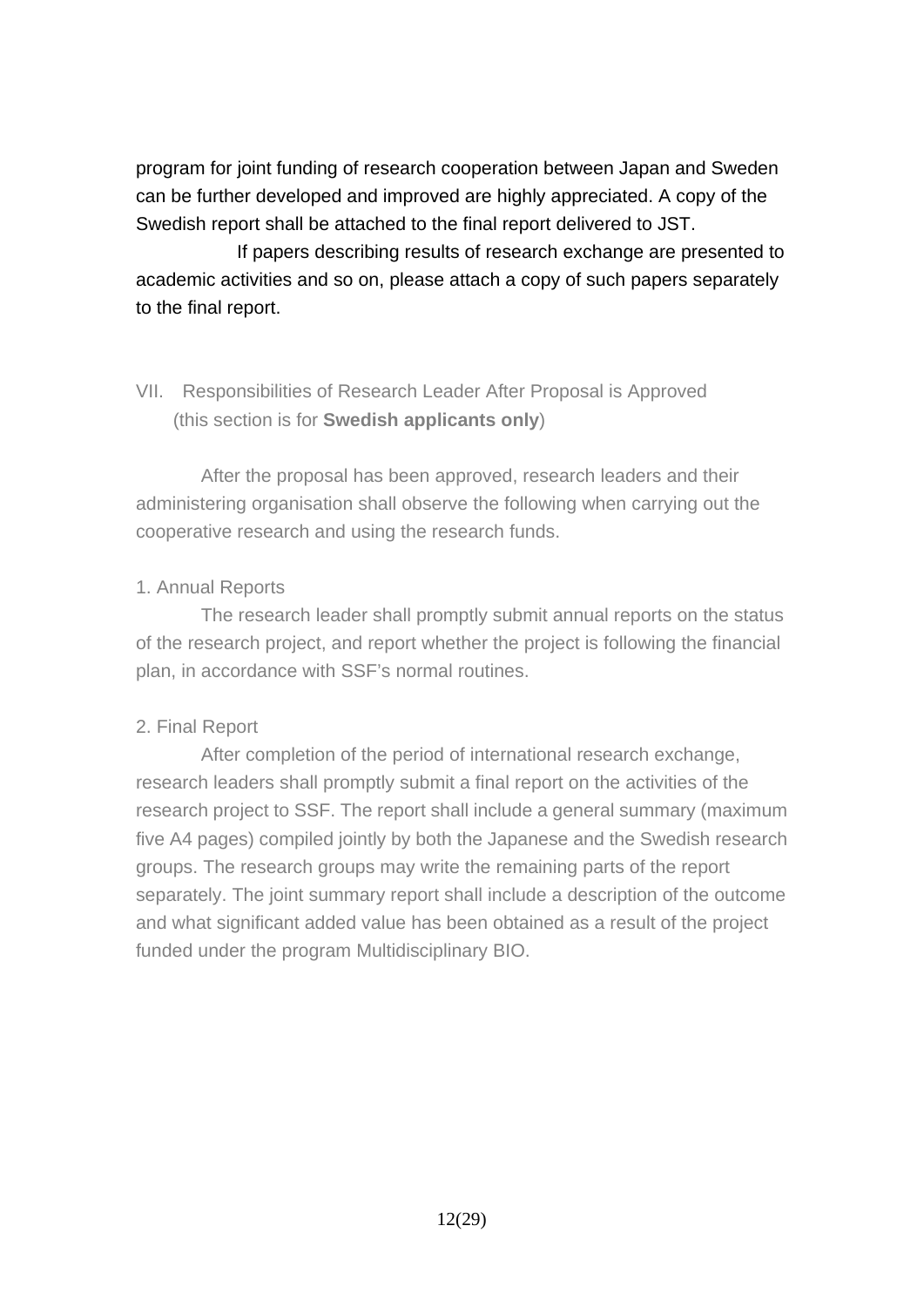Japanese applicants should contact the following for further information:



Swedish applicants should contact the following for further information:

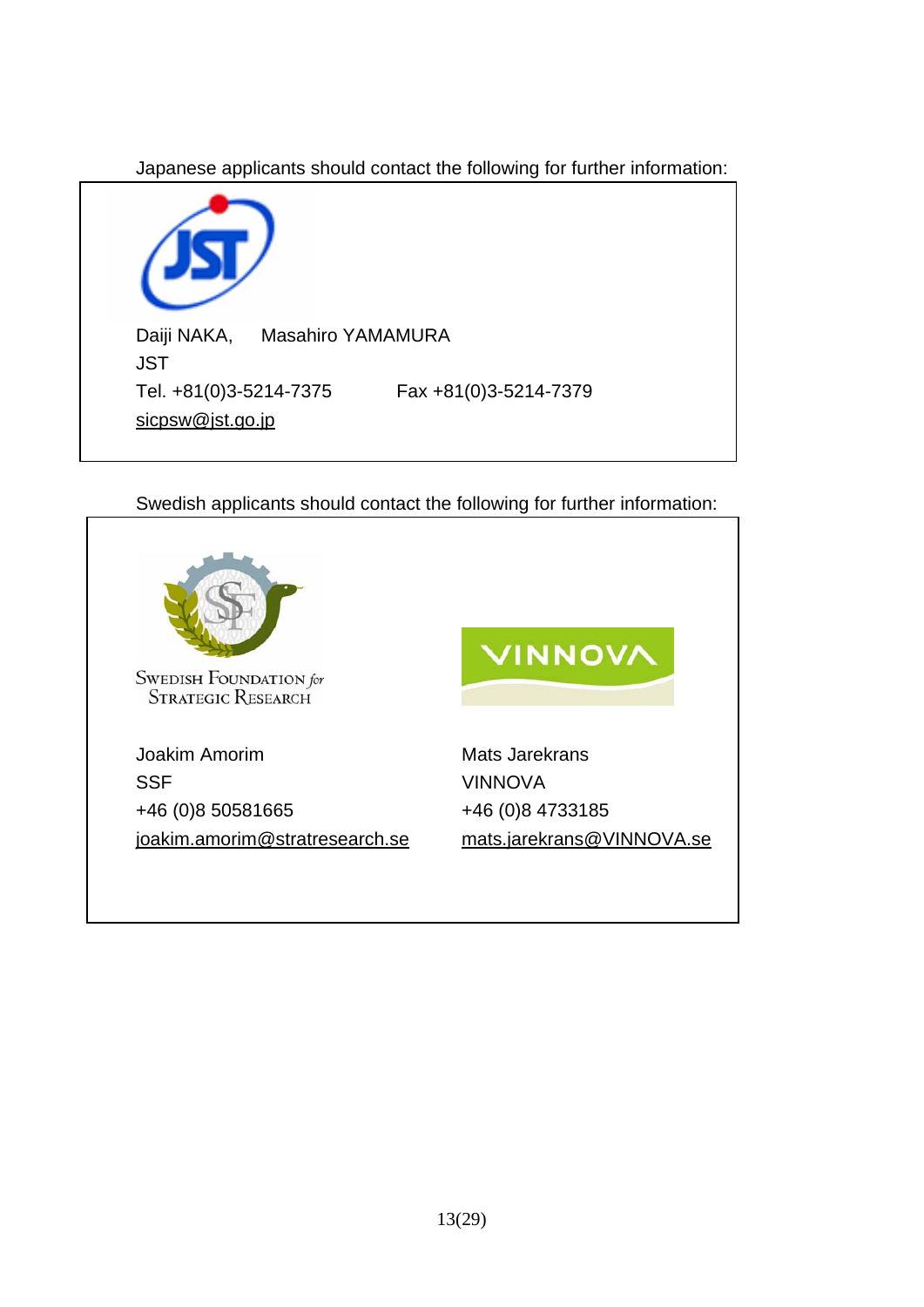# 日本ースウェーデン研究交流 「ライフサイエンスと他の分野を結合した複合領域」 第 **5** 回提案募集 (提出期限: **2010** 年 **12** 月 **21** 日 午後 **5** 時)

#### I 概要

1. 日瑞研究交流の共同支援のための枠組

 1999年1月に締結された日瑞科学技術協力協定の下、日本の科学技術振興機 構(JST)、Swedish Agency for Innovation Systems (VINNOVA)及び Swedish Foundation for Strategic Research (SSF)は、日瑞研究交流の共同支援のための 枠組を構築しました。そして3者で協議を行った結果、「ライフサイエンスと他の分野 を結合した複合領域(Multidisciplinary BIO)」における研究交流課題を支援対象とし て、協力することになりました。

 この協力は2003年に始まり、4回の公募を行いました。そしてこの第5回目の公 募では、JST、VINNOVA及びSSFは合計で最大7課題の研究交流課題を支援す ることにしています。但し、予算状況に応じて支援課題数は変動します。

2. 日瑞協力プログラムの目的と研究分野

日瑞協力プログラムの目的は、「ライフサイエンスと他の分野を結合した複合領 域」での日瑞間の研究交流を強化することにより、この領域における世界的な研究 成果を得て、革新的な技術を創出することです。この領域は、長期に亘る持続的な 成長を実現するために、日瑞両国にて重要と考えられ、強力に展開されている領域 です。

この研究領域は、ライフサイエンスと工学、物理学、コンピュータや数学のような他 の分野を結合した複合領域です。なお、当該領域は、二つの補完的な関係にあるラ イフサイエンスに関する専門分野を結合した領域を含みます。

 例えば、バイオナノテクノロジー、バイオイメージング、バイオMEMS、バイオイン フォマテックス、コンピュテーショナルバイオロジー、システムバイオロジー、ティッシ ュエンジニアリング、ロボット工学と神経科学の結合、バイオミメティクス等です。

このプログラムは、スウェーデンと日本の優秀な研究者に対して、研究交流課題を 通じて両国の研究者の関係作りの場を提供するとともに、その関係を強化し、持続 するものに作り上げることを目的としています。両国の関係を強化して、ネットワーク を大きくしていくことにより、学界や産業界に波及的な付加価値を与えることが期待 されています。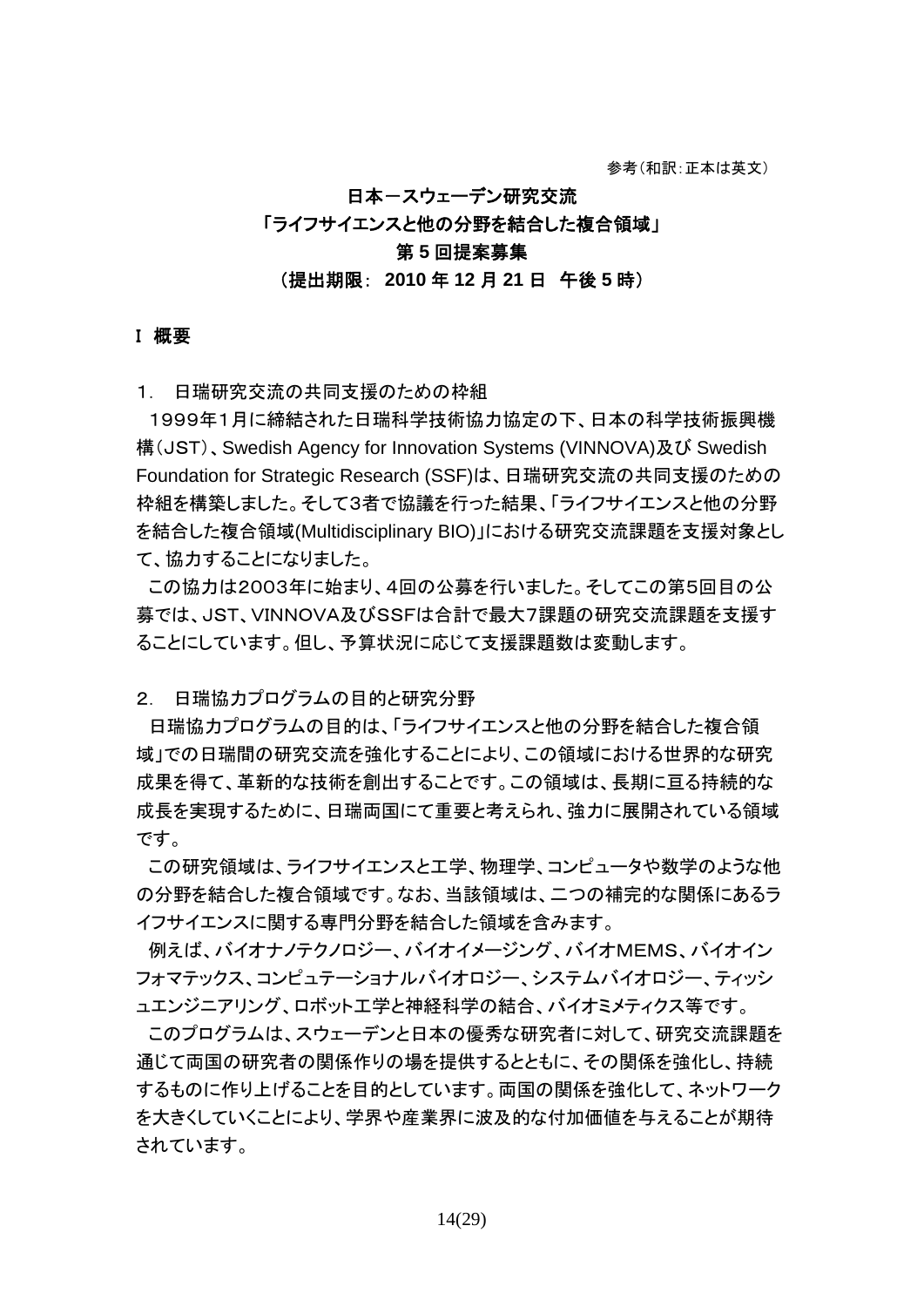#### 3. 応募資格

 JSTとVINNOVA/SSFは、日本とスウェーデンの研究者から上記のような研究 分野の研究交流課題の提案を募集します。研究交流課題を提案するにあたり、日 本とスウェーデンにおいて既に進行中の研究が強化され、さらに付加的な価値が創 出される研究交流課題であることが必要です。企業に在籍する研究者からの応募は 可能ですが、スウェーデン側では企業の研究者が研究代表者となることはできませ  $\mathcal{L}_{\alpha}$ 

4. 支援内容

 JSTとVINNOVA/SSFは、研究者の交流を含む研究交流課題を支援します。そ の中には研究者の派遣・招聘も含まれます。

 JSTは日本側研究者を支援し、VINNOVA/SSFはスウェーデン側研究者を支 援します。

#### II JSTによる支援(日本側応募者にのみ適用)

1. 一課題当たりの予算規模

予算は活動内容により異なりますが、原則として 3 年間(36 ヶ月)総額で 22.5 百 万円を上限とします。(例;1 年目 6 百万円、2 年目 10 百万円、3 年目 6.5 百万円と いうように、毎年一定でないご提案も可能です。)

本事業予算の関係上、毎年の額については調整させていただきます。

 なお、設備備品費に関しましては、原則として、初年度のみの支援と致しますので、 ご留意ください。

2. 期間

 研究交流開始から正味 3 年間(36 ヶ月)を基本としてご提案下さい。研究交流の支 援開始は、2011 年 4 月を予定しています。

3. 具体的な支援の内容

支援は、研究基盤が既に整備されていることを前提に、スウェーデンとの研究交 流にかかわる追加的な経費を対象としています。

3.1 応募者とJSTとの契約

支援の実施にあたり、JSTは大学・公的研究機関等(以下「大学等」という。)と委 託研究契約を締結することを原則としています。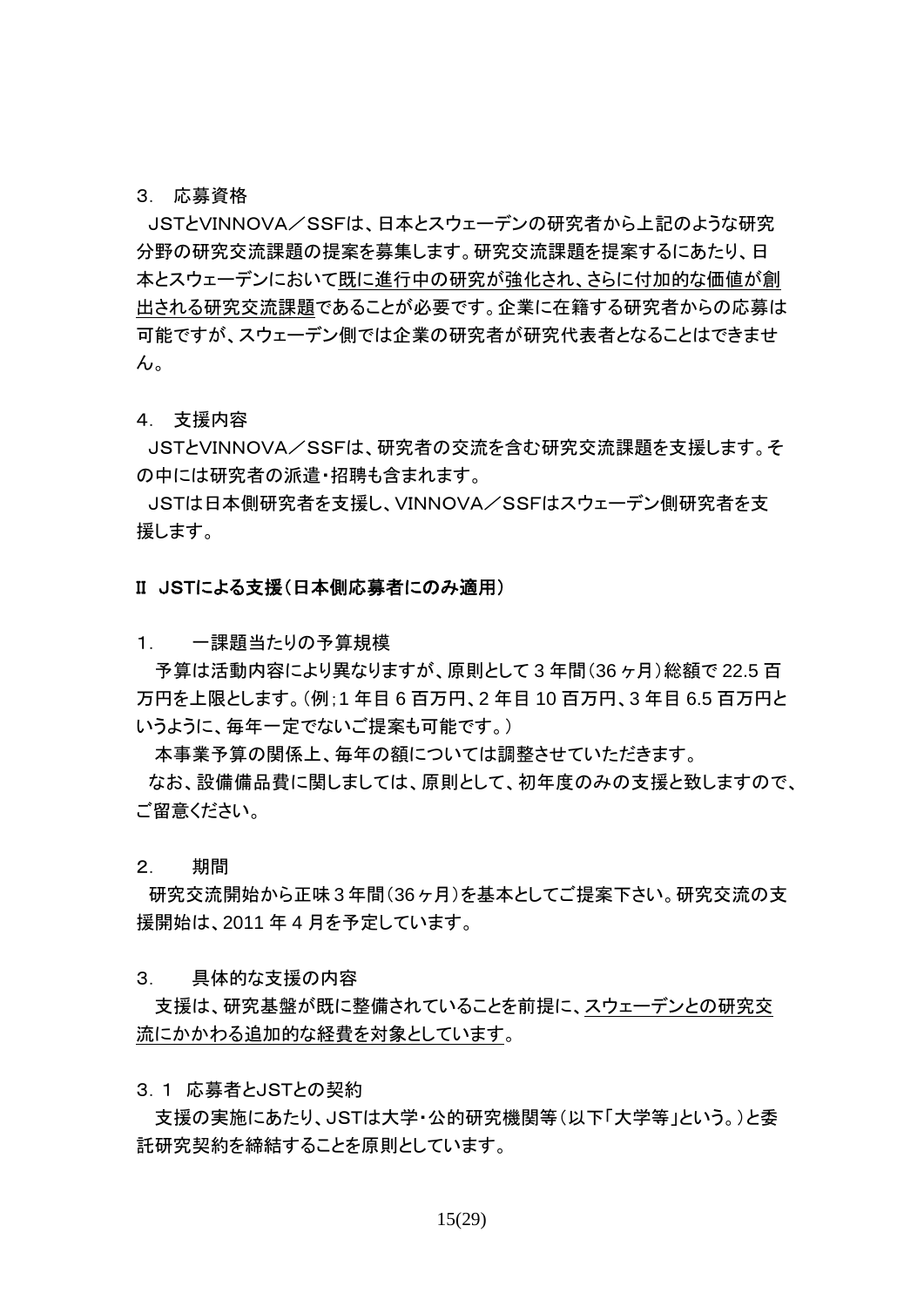委託研究契約は研究交流期間内で年度毎に締結します。

契約締結に当たっては、本事業にかかわる一切の執行事務手続きを大学等で実 施していただくことを前提にしていますので、大学等の担当部署とよくご相談くださ い。

本事業により生じた知的財産権(特許権、実用新案権、意匠権、プログラム及び データベースに係わる著作権等権利化された無体財産権及びノウハウ等)は、契約 により「産業技術力強化法」(日本版バイドール法)第19条、「コンテンツの創造、保 護及び活用の促進に関する法律」第25条を適用し、研究代表者の所属する大学等 に帰属させることが可能です。

3.2 研究者間の契約

具体的な研究交流を実施する際に共同研究契約等が必要な場合は、日本とスウ ェーデンの大学等間で契約をしていただきます。効果的な共同研究が実施されるた めに、スウェーデンの研究者や研究機関との間で知的所有権について充分話し合っ ておくことを、強く推奨します。この話し合いでの合意事項があれば、申請用紙に記 述してください。

 なお、スウェーデンでは、教師は雇用主発明についての法律 ACT(1949:345)の適 用対象から除外されています。総合大学、単科大学や他の教育組織の教師は発明 に対する権利を持っており、その権利は「Teacher exemption」と呼ばれています。 これは通常ルールとは異なる雇用関係にある教師の雇用主は、成果に関する特別 な合意がなされていなければ、教師の発明に対して法的な主張はできません。この 「Teacher exemption」は現在スウェーデン国内で見直し中ですが、研究者が研究 成果を商業化するための重要な動機付けになっています。

3.3 支出費目

今回の公募に基づいて実施される支援は、研究交流を促進するためのものです。 したがって、支援は主に研究交流に関するものや、研究交流に必要な各国における 研究活動に向けられることになります。

(1) 研究交流費

① 旅費

旅費は、原則として各研究代表者が所属する研究機関の旅費規程にしたがって 支出して下さい。JSTは、日本側研究者の旅費のみ支給します。 ② シンポジウム・セミナー・会議開催費

(2) 試験研究費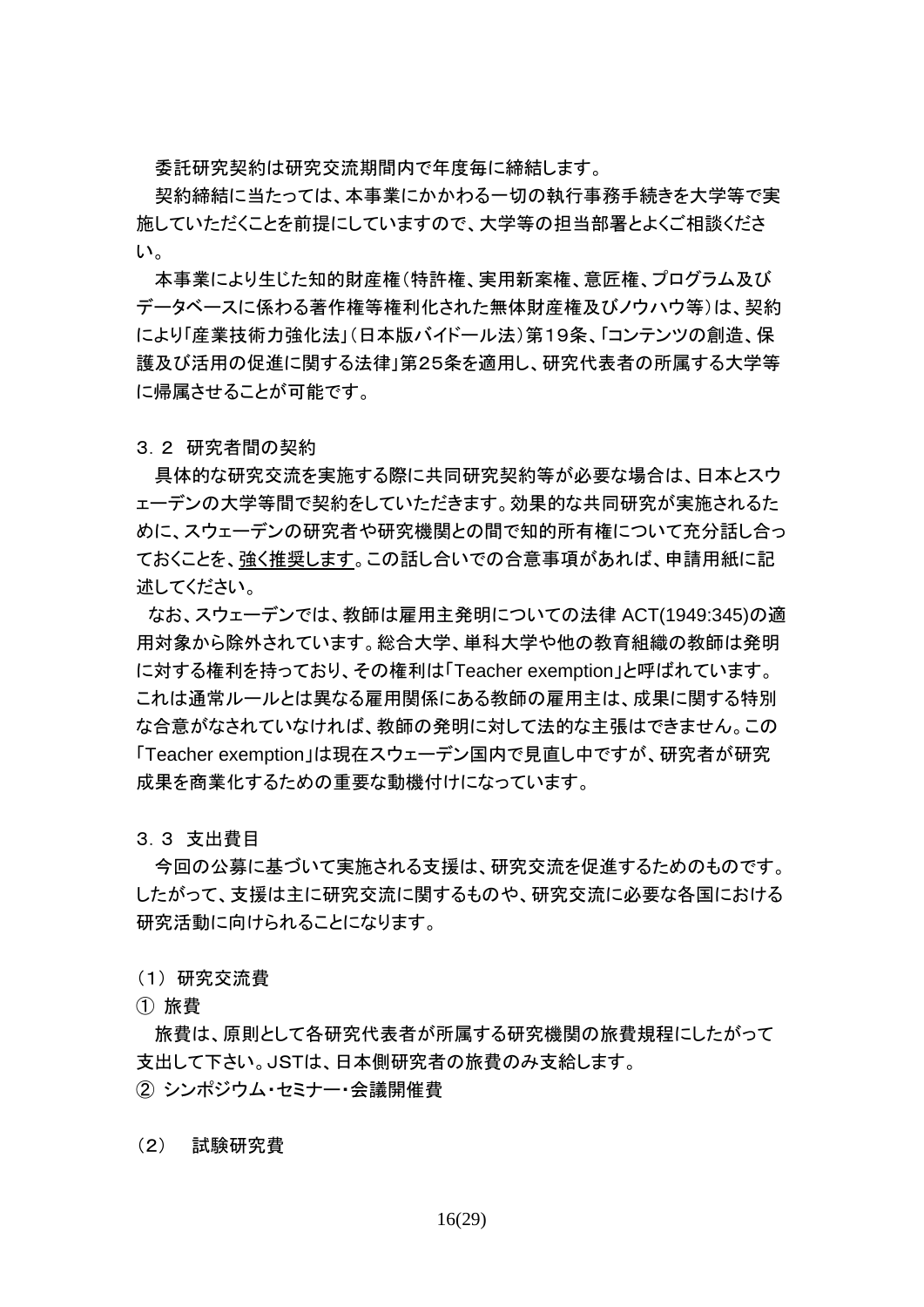- ① 設備備品費(初年度のみ)
- ② 消耗品費
- ③ 人件費

博士課程在籍者への謝金、ポスドク研究員への謝金又は給与

④ その他

ソフトウェア作成費、設備の賃貸料(リース又はレンタル料等)、機械運搬費等、上 記の費目に該当しない経費。

(3) 間接経費

間接経費は、本事業にかかわる一切の執行事務手続きを大学等で実施していた だくことを前提として、研究交流費と試験研究費の合計の10%以下を原則として支 出することができます。なお、間接経費は総予算額の内枠として計上してください。

4. 支出できない費目

以下に示す費目を支出することはできません。

- 1) 建物等施設の建設、不動産取得に関する費用
- 2) 大規模設備の調達に関する費用
- 3) 研究交流の期間中に発生した事故・災害の処理のための費用
- 4) その他当該研究交流の実施に関連のない費用
- III VINNOVA/SSFによる支援(スウェーデン側応募者にのみ適用)
- 1. 一課題あたりの予算規模

 予算は活動内容により異なりますが、正味 3 年間の総予算は 210 万 SEK(毎年平 均して 70 万 SEK)を上限とします。

2. 期間

期間は合計 3 年間(36 ヶ月)で、2011 年 4 月から開始の予定です。

3. 具体的な支援の内容

 本プログラムでは日本の研究者との共同研究に関係する付加的な費用を支援す るもので、既に主な研究基盤は確立しているものとしています。

3.1 応募者とSSFとの契約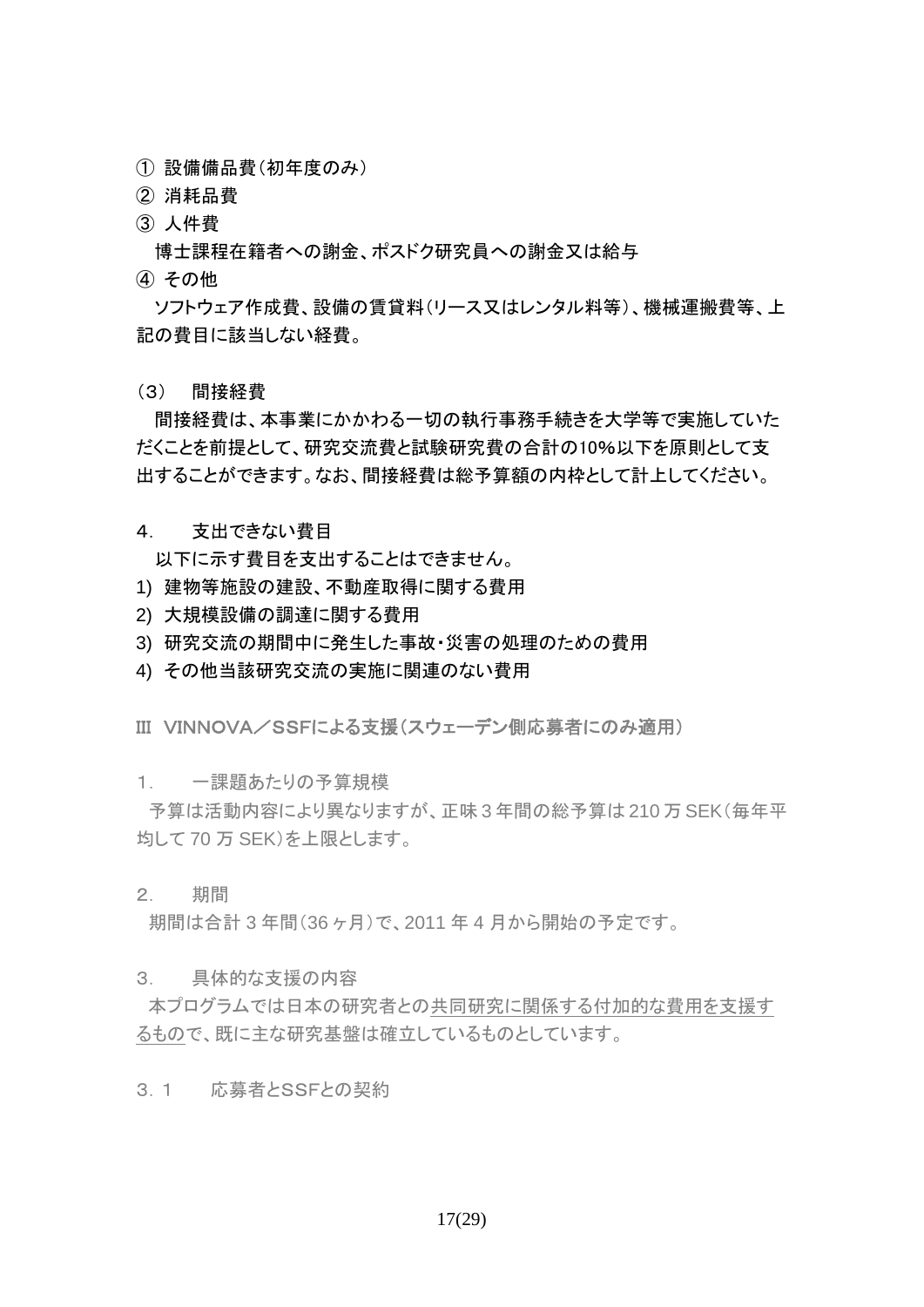プロジェクト開始に係わる確認書を受領した後、支援はSSF通常のファンディング 手順に従って行なわれます。(四半期毎の)支払手続や(半期毎の)進捗報告もSSF 通常手順に従います。支払にはこの進捗報告の承認が必要となります。

#### 3.2 研究者間の契約

 具体的な研究交流を実施する際に共同研究契約等が必要な場合は、日本とスウ ェーデンの大学等間で契約をしていただきます。効果的な共同研究が実施されるた めに、日本の研究者や研究機関との間で知的所有権について充分話し合っておくこ とを、強く推奨します。

この話し合いでの合意事項があれば、申請用紙に記述してください。

 スウェーデンでは、教師は雇用主発明についての法律 ACT(1949:345)から除外さ れています。総合大学、単科大学や他の教育組織の教師は発明の権利を持ってお り、その権利は「Teacher exemption」と呼ばれています。これは通常ルールとは異 なる雇用関係にある教師の雇用主は、成果に関する特別な合意がなされていなけ れば、教師の発明に対して法的な主張はできません。 この「Teacher exemption」 は現在スウェーデン国内で見直し中ですが、研究者が研究成果を商業化するため の重要な動機付けになっています。

 なお、日本の契約では産業技術力強化法第19条(日本版バイドール法)、コンテ ンツの創造、保護及び活用の促進に関する法律第25条をプロジェクトで生じた知的 財産権(特許権、実用新案権、意匠権、プログラム及びデータベースに係わる著作 権等権利化された無体財産権及びノウハウ等)へ適用し、その知的財産は研究責 任者が所属する大学等に帰属させることが可能です。

3.3 支出費目

 支援する支出費目は研究活動を実施するための費用と研究交流実現のための費 用が含まれます。

- (1) 研究活動のための費用
	- 1) 研究交流に参加するスウェーデン研究者の給料(奨学金への支出は不可)
	- 2) 設備・備品の費用 研究のための設備・備品は既に設置しているので、この費用は日瑞研究交 流のための機器の購入をするためのものです。
	- 3) 消耗品の費用 原材料、消耗品、化学品等の購入
	- 4) その他

ソフトウェア作成費、機器のリース/レンタル費、機材輸送運搬費、その他 上記以外の費用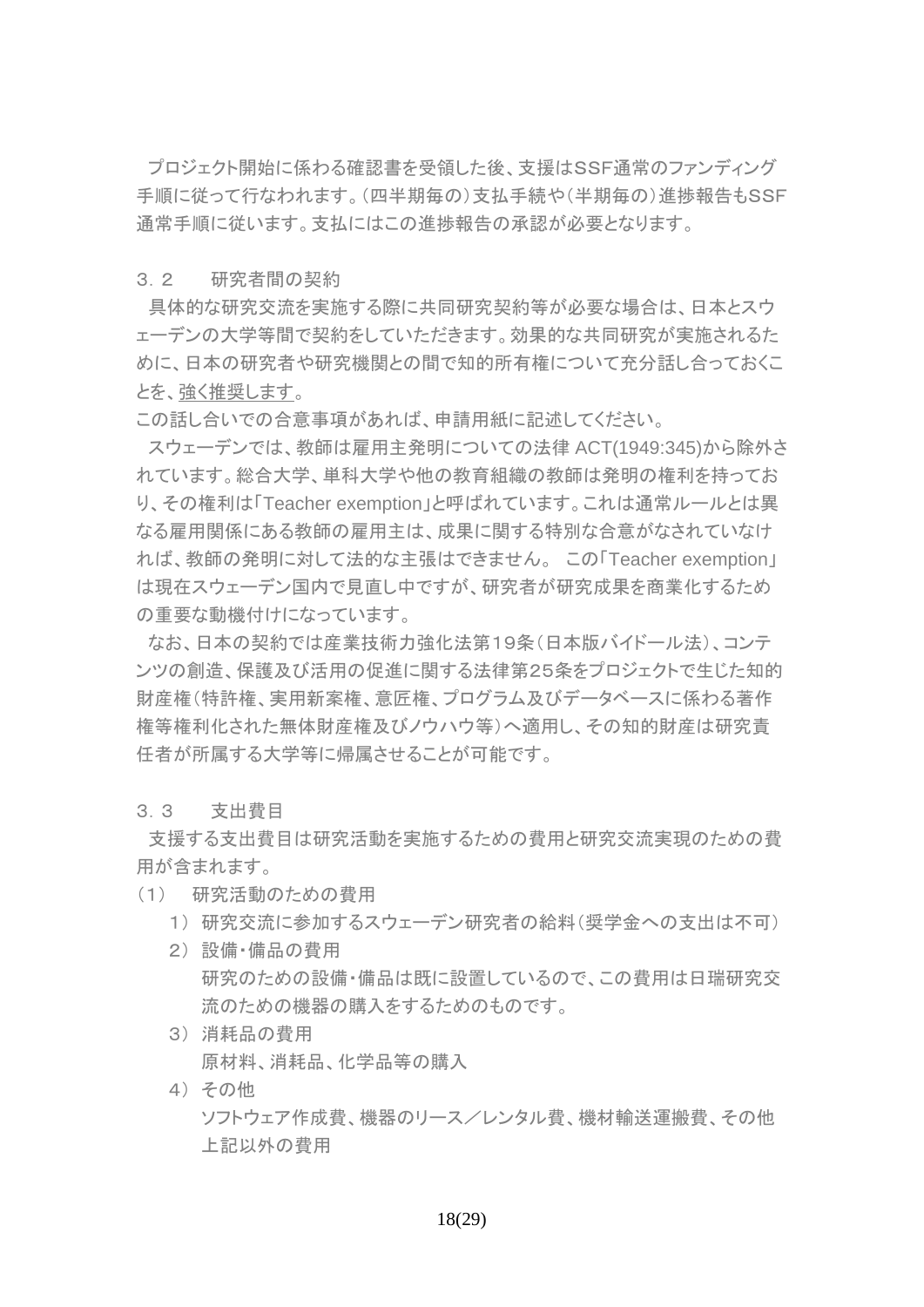- (2) 研究交流のための費用
	- 1) 旅費

原則的には、旅費は研究代表者の所属する研究機関の規定に従うこととし ます。交通費、宿泊費や日当が該当します。スウェーデン応募者は日本か らの研究者の費用を申請することはできません。

2) シンポジウム、セミナー開催費 シンポジウム開催等に係わる費用を対象としています。例えば、消耗品、印 刷・製本代、輸送費や通信費、会合費(但しアルコール類の費用は含みま せん。)、謝金。

(3)間接経費

 本プロジェクトに係わる全ての管理手続を研究機関が遂行することから、研究交流 と研究活動費用の35%を間接費用として申請できます。間接費用は総予算の中に 含めてください。

#### IV 申請様式

 日本とスウェーデンの応募者は、共にJSTとSSF/VINNOVAに対して共通の申 請書を提出して下さい。申請は英語で行って頂きますが、日本側の申請者は日本語 版も提出して下さい。

様式には以下の内容を記載して下さい。

- ・ どのように研究交流を遂行するのか?日本側研究者、スウェーデン側研究 者それぞれの役割分担
- ・ 期待される科学的な成果と産業界や社会への関連性
- ・ 現在の研究活動や日本とスウェーデンの研究チームの特筆すべき長所
- ・ 能力、技術力、資源の相互補完の方法も含めて、研究交流により期待できる 付加的な価値
- ・ 長期的な日瑞研究交流の強化のために期待できること
- ・ 提案のライフサイエンスと他分野との結合により期待される付加的な価値
- ・ 当該共同研究提案と他の同様な国際協力活動との比較
- 1. 申請書類の様式

 下記の様式を用いて下さい。日本語版(J)と英語版(E)が用意されています。この 書式は日本及びスウェーデン両国の支援機関から提供されます。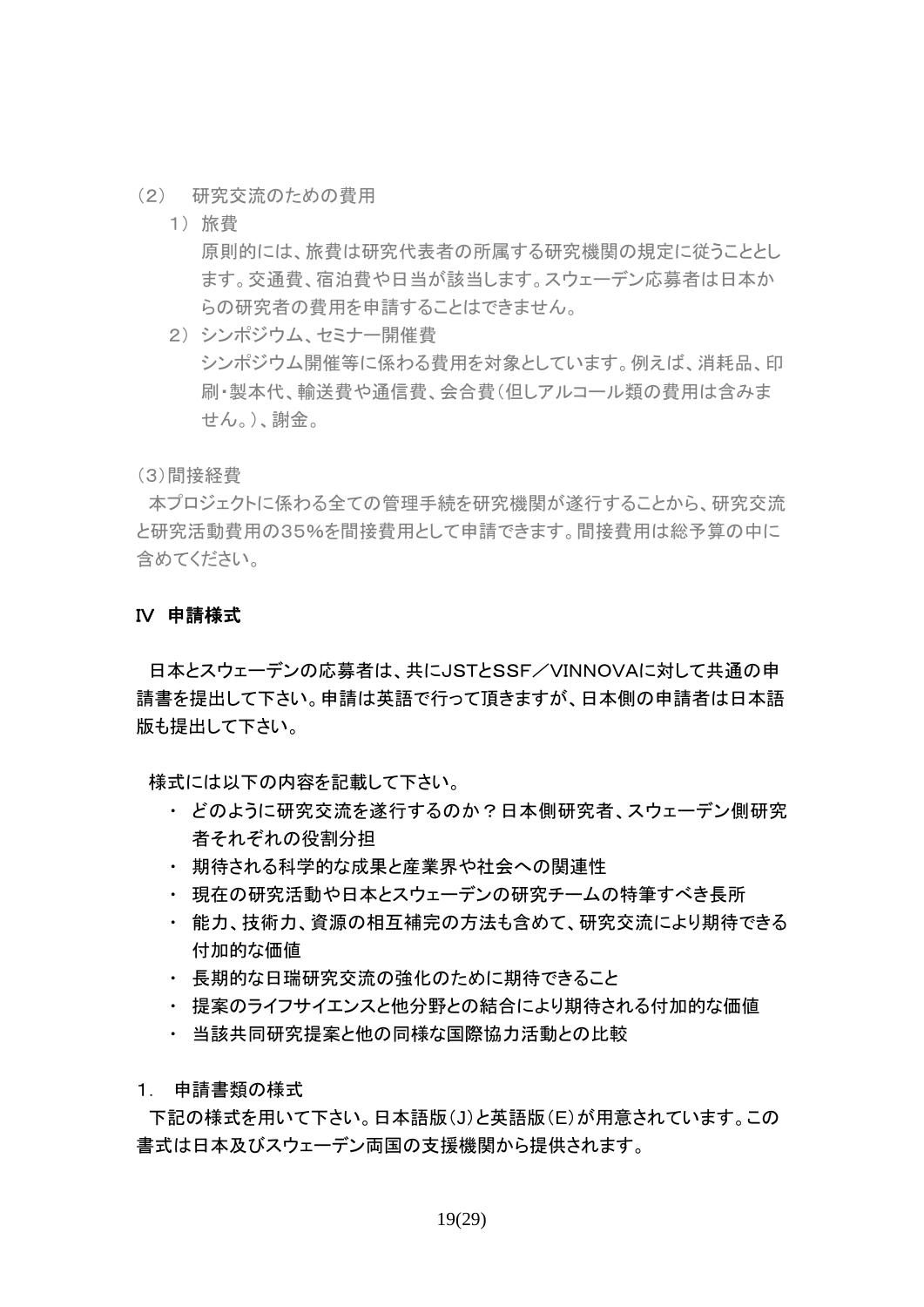- Form-1J/E 申請概要(研究課題名、研究代表者、研究期間)
- Form-2J/E 研究代表者情報(経歴(※))
- Form-3J/E 日本及びスウェーデンの研究交流者一覧
- Form-4J/E 研究交流の概要ー6ページ以内ー
- Form-5J/E 研究交流計画
- Form-6 E 日本側代表研究者の主な最近5年間の主な論文他(最大15)
- Form-7 E スウェーデン側研究者の最近5年間の論文他(最大15)
- Form-8J/E 年度毎の経費計画
- (※)日本とスウェーデン両国の研究代表者の経歴を記述してください。その中 には、学歴、職歴(所属機関と役職)、所属学会を含めてください。A4サ イズの1/2以内でお願いします。

### 2. 様式への記入

上記1項の様式すべてについて必要事項を記入して下さい。

3. 日本側研究者の応募書類の提出

日本側研究者は、府省共通研究開発管理システム(e-Rad)を通じて、2010年12 月21日午後5時までに申請してください。府省共通研究開発管理システムのホーム ページは以下の通りです。

#### http://www.e-rad.go.jp/index.html

4. スウェーデン側研究者の応募書類の提出

 申請様式は2010年12月21日午後 2 時までに申請用 Web サイト (http://apply.stratresearch.se)から応募して下さい。応募書類の提出に必要な情報 は申請用 Web サイトに掲載されています。

### V 提案書の評価

1. 評価手順

 JSTとVINNOVA/SSFで別々に選任された専門家で構成される委員会にて全 ての提案書が評価されます。この評価結果を元に、JSTとVINNOVA/SSFは協 力して支援する課題を選定します。

スウェーデン側委員会メンバーは、学界及び産業界から選定されます。 日本側委員会メンバーは、提案書を受領後決定いたします。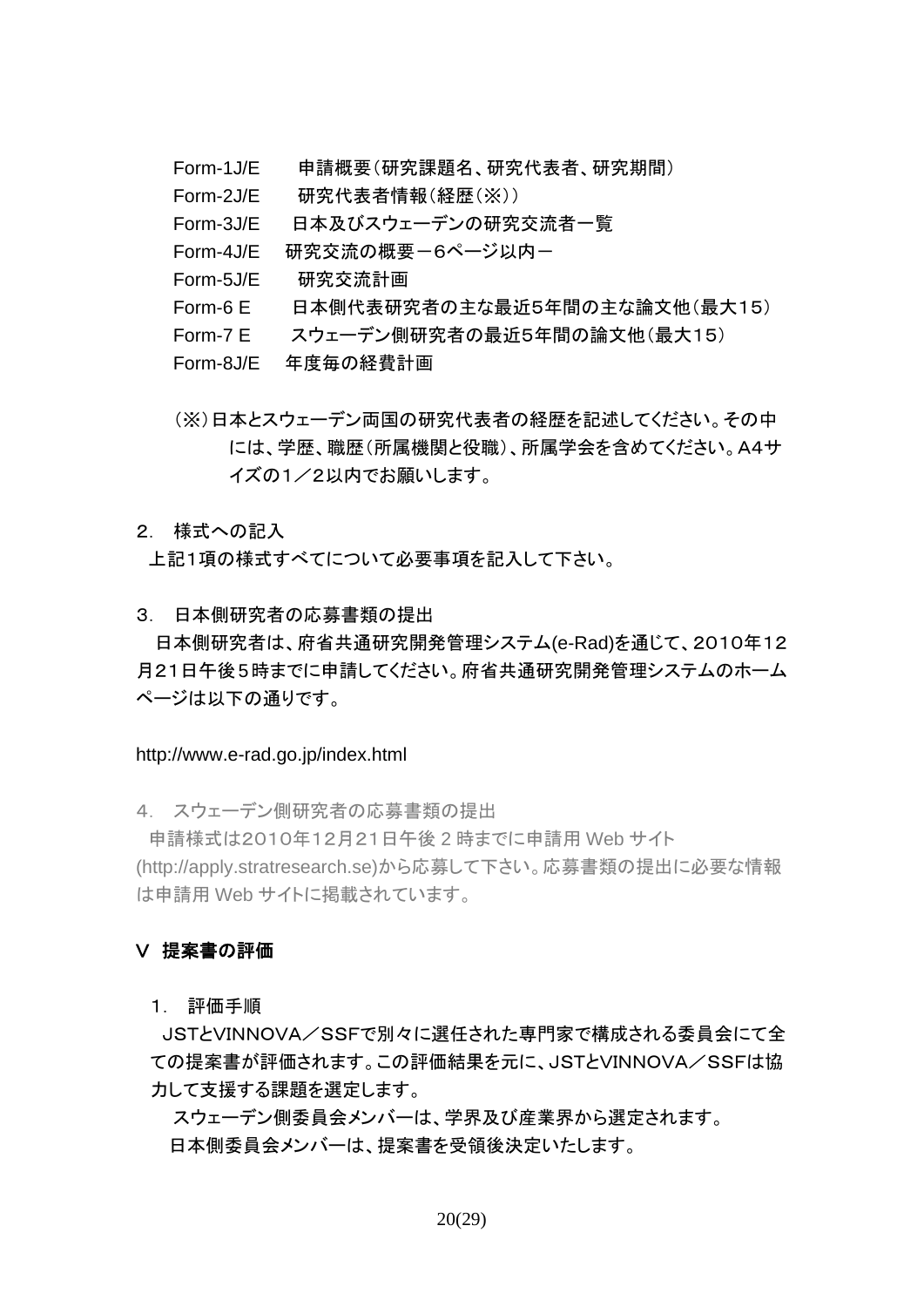2. 評価基準

以下の一般的な評価基準を適用します。

- ① 制度の主旨及び対象分野への適合性 提案内容は制度の主旨及び対象分野(注)に合致したものであり、且つ当該 研究の基盤が整備されていること
- ② 研究代表者の適格性 研究代表者は提案課題を推進する上で十分な洞察力又は経験を有しており、 当該事業での支援期間中に継続して研究交流を円滑に推進できること
- ③ 計画の妥当性 計画は適切な研究交流実施体制、実施規模であること
- ④ 研究交流の有効性 相手国との活発な研究交流が行われ、さらに当該研究交流によって以下の何 れかが期待できること
	- a. 当該分野の新しい知の創造による画期的な科学技術の進展または新分 野の開拓
	- b. 画期的な新技術を基礎とした実用化
	- c. 相手国との研究交流において中心的役割を果たし得る研究者の育成
	- d. 当該事業を端緒とした相手国との研究交流の持続的な発展
	- ⑤ 現在の研究活動

 提案の共同研究が、日本とスウェーデンにおいて既に進行中の研究を強化し、 さらに付加的な価値を創出する共同研究であること。

(注)対象分野では、ライフサイエンスと他分野もしくはライフサイエンス分野の 補完的な2領域の実質的結合が評価の中心になります。 実質的結合とは、2分野/領域の結合により、新研究分野/領域や新研究手 法の創出さらに極めて重要な成果が期待出来るようなシナジー効果が得られる ことを意味しています。

3. 選定の通知

支援プロジェクトの最終決定は早くて2011年3月頃となります。

### VI 提案採択後の研究代表者の責務(日本側応募者用)

提案が採択された後、研究代表者と研究代表者の所属する研究機関は共同研究 の実施や研究基金の使用にあたり、以下を遵守してください。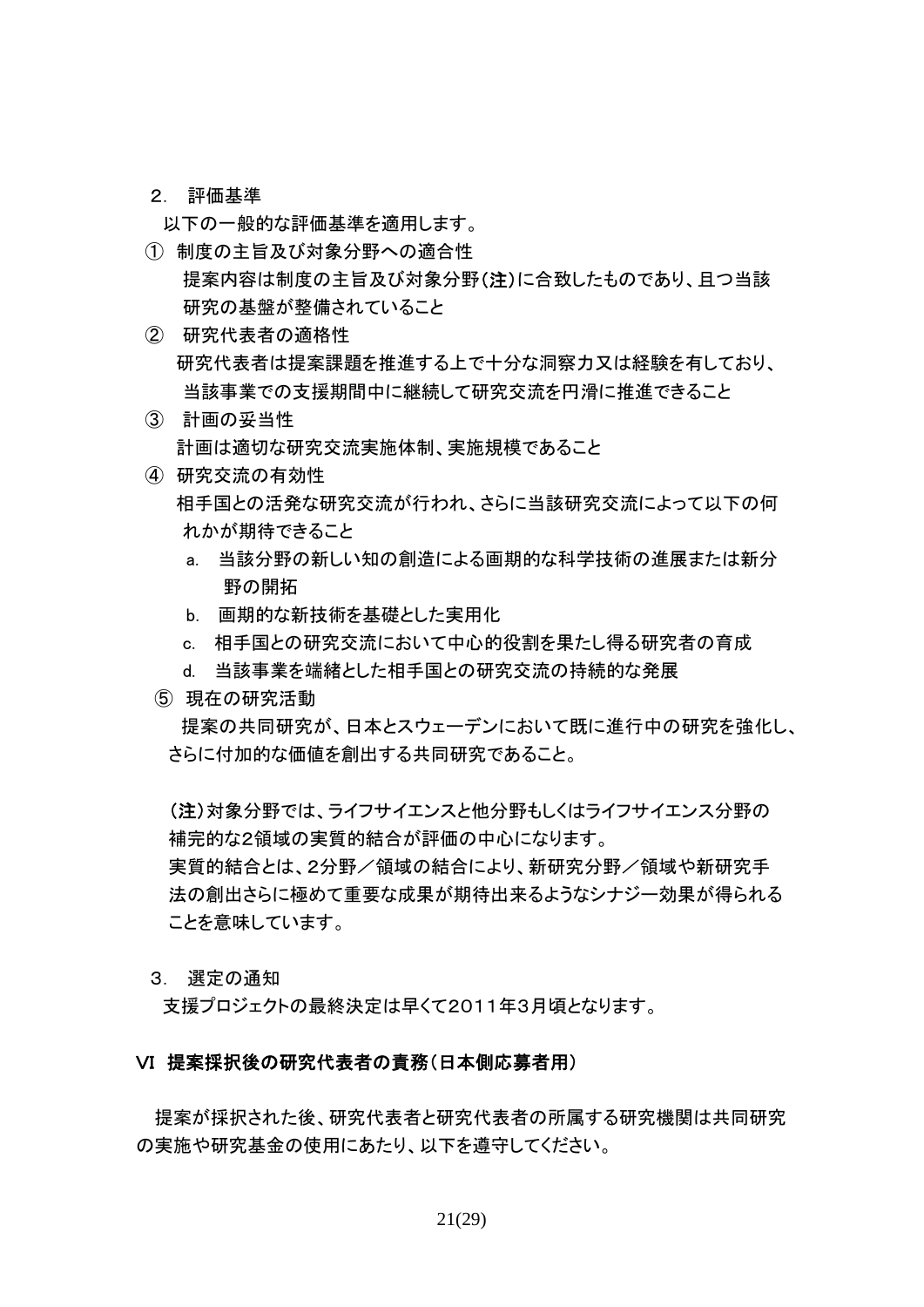#### 1. 年度毎の進捗報告

 研究代表者は毎年度終了後速やかに研究交流の進捗状況報告を、また研究代表 者の所属する大学等は支援費の経理報告をJSTに提出していただきます。

2. 終了報告

 研究代表者は国際研究交流期間が終了した時に期間内に実施した研究交流の終 了報告を、速やかにJSTに提出していただきます。

この終了報告には、日本側研究者とスウェーデン側研究者が共同で作成した全体 概要(最大A4で5枚)を含めてください。この全体概要については、スウェーデン側 研究者も SSF への提出を求められています。報告の残りの部分は日瑞別々に作成 してかまいません。共同概要レポートには本事業で支援した結果として得られた重 要な付加価値について記述して下さい。このような日瑞研究交流に対する共同支援 をさらに発展させ改良する方法についてのご提案があれば、歓迎します。スウェーデ ン側研究代表者による報告書のコピーを JST への最終報告書に添付して下さい。

なお、研究交流の成果を学会等で外部発表した場合には、終了報告書に発表内 容をコピーして添付して下さい。

VII 提案採択後の研究代表者の責務(スウェーデン側応募者用)

 提案が採択された後、研究代表者と研究代表者の所属する研究機関は共同研究 の実施や研究基金の使用にあたり、以下を遵守してください。

1. 進捗レポート

 研究代表者は SSF の通常手続に従い、研究状況に関する進捗報告、ならびに研 究が資金計画通りに進行しているかの報告書を速やかに提出してください。

2. 終了報告

 国際研究交流が完了した後、研究代表者は直ちに研究活動の最終報告を会計報 告と共に SSF に提出して下さい。この報告には、日本側研究者とスウェーデン側研 究者が共同で作成した全体概要(最大A4で5枚)を含めてください。報告の残りの部 分は日瑞別々に作成してかまいません。共同概要レポートには本事業で支援した結 果として得られた重要な付加価値について記述して下さい。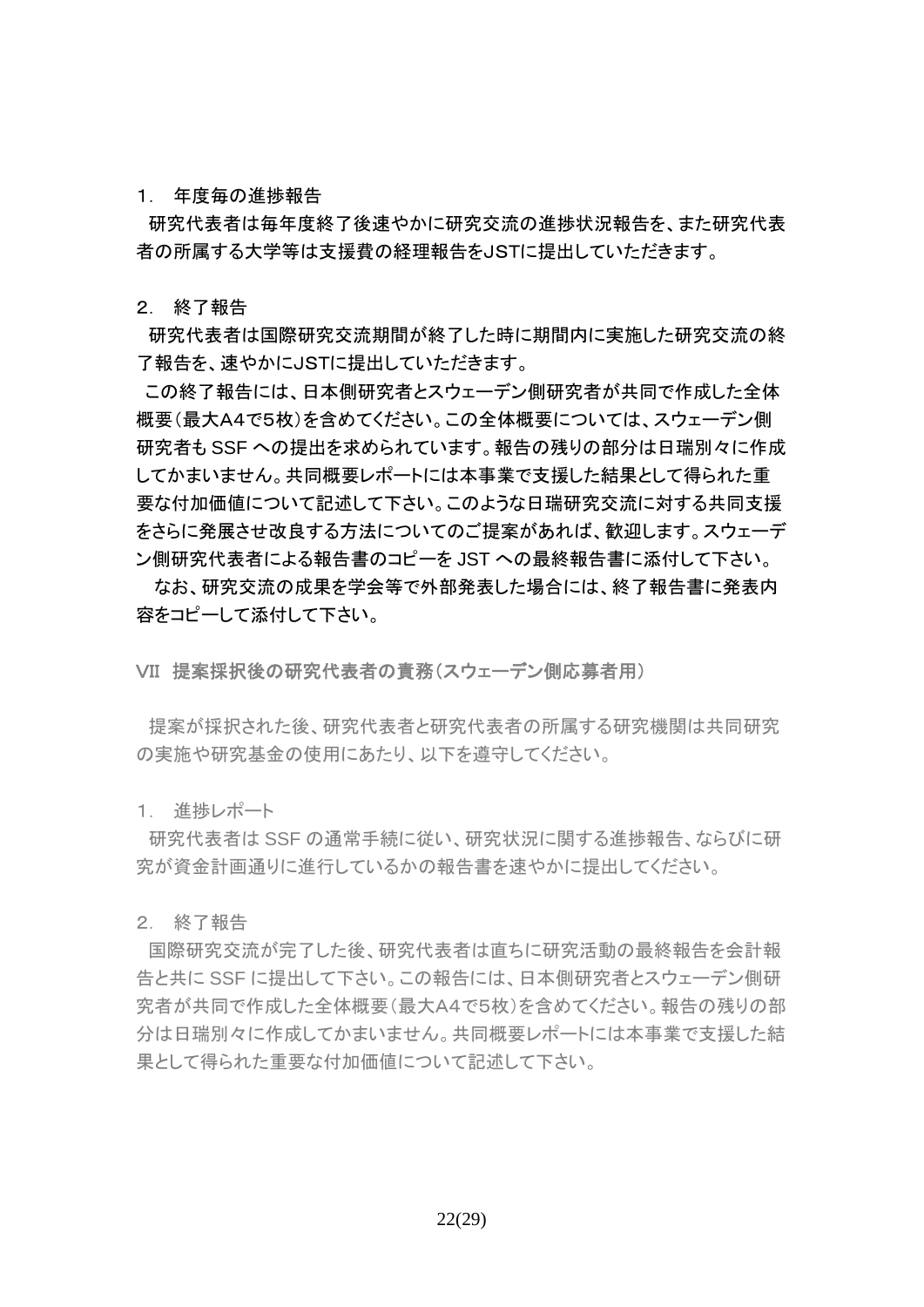日本側の申請者からのお問い合わせは、以下にお願いします。



スウェーデン側の申請者からのお問合せは、以下にお願いします。

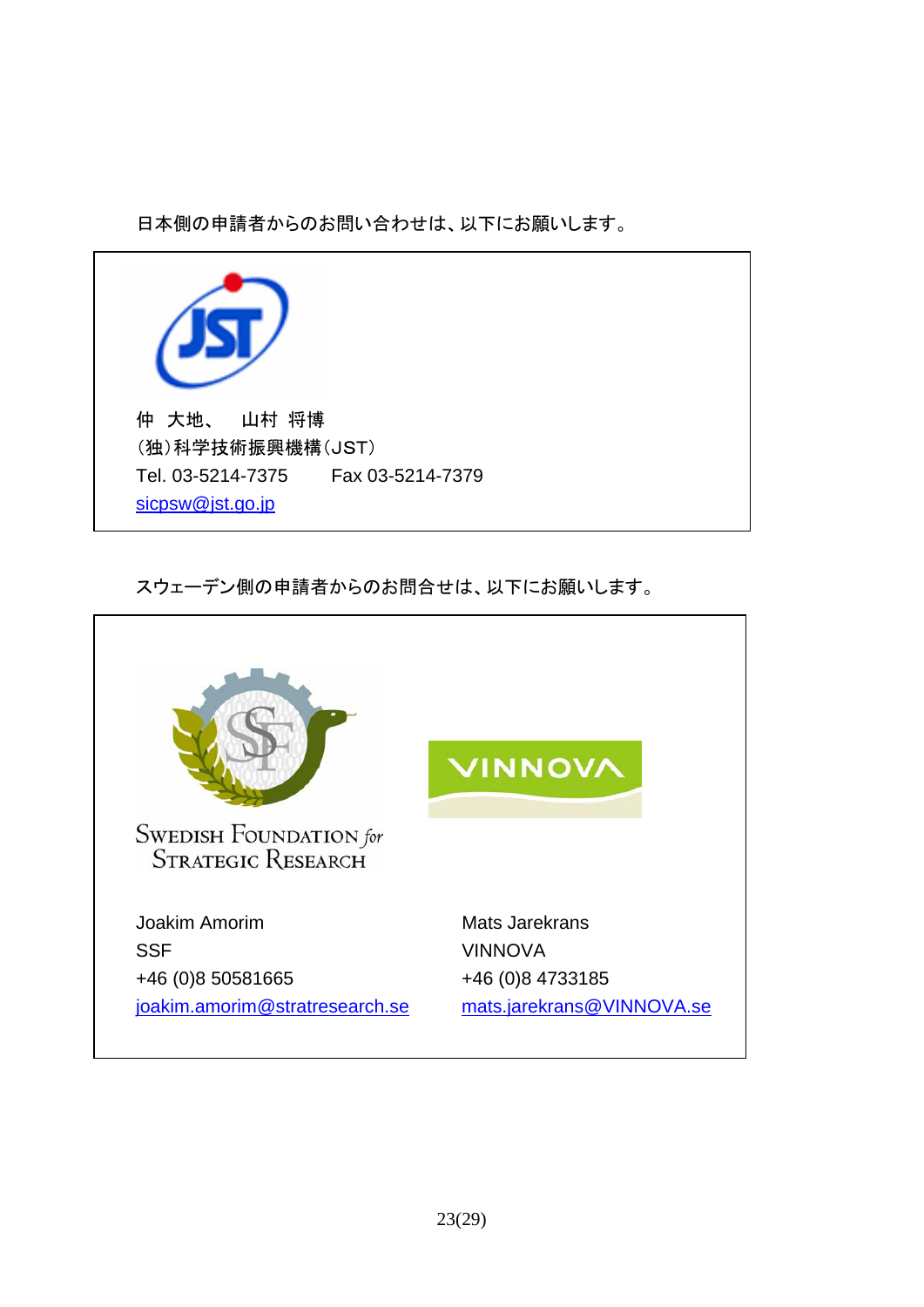#### 日本側応募者への追加的注意事項

I. 研究機関における公的研究費の管理・監査のガイドライン(実施基準)について

1 研究機関における公的研究費の管理・監査のガイドライン(実施基準)に基づく体制整備等の 実施状況報告書の提出について

 本事業の契約に当たり、各研究機関では標記ガイドラインに基づく研究費の管理・監査体制の 整備、及びその実施状況等についての報告書を提出することが必要です。

このため、下記ホームページの様式及び提出方法に基づいて、契約予定日までに、研究機関 から文部科学省科学技術・学術政策局調査調整課競争的資金調整室に報告書が提出されてい ることが必要です。(実施状況報告書の提出がない場合の研究実施は認められません。)

#### 【URL】

http://www.mext.go.jp/a\_menu/kansa/1284645.htm

 提出期限等、報告書提出の詳細は、採択決定後、JST 総務部研究倫理・監査室より文書にて お知らせいたします。(なお、JST は、報告書が提出されていることを確認した上で、契約を締結 いたします。)

 ただし、平成 22 年 4 月以降、別途の事業の応募等に際して報告書を提出している場合は、今 回新たに報告書を提出する必要はありません。その場合は、当該研究機関の府省共通研究開 発管理システム(e-Rad)における研究機関番号、及び提出日を申請書に記載してください。

また、平成24年度以降も継続して事業を実施する場合は、平成23年秋頃に、再度報告書の提 出が求められる予定ですので、文部科学省あるいは独立行政法人科学技術振興機構からの周 知等に十分ご留意ください。

報告書の提出の後、必要に応じて、文部科学省(資金配分機関を含みます)による体制整備 等の状況に関する現地調査に協力をいただくことがあります。また、報告内容に関して、平成19 年5月31日付け科学技術・学術政策局長通知で示している「必須事項」への対応が不適切・不十 分である等の問題が解消されないと判断される場合には、研究費を交付しないことがあります。

(1) 採択された課題に関する情報の取扱い

採択された個々の課題に関する情報(制度名、研究課題名、研究代表者名、予算額及び実施 期間)については、「独立行政法人等の保有する情報の公開に関する法律」(平成13年法律第 140号)第5条第1号イに定める「公にすることが予定されている情報」であるものとします。これら の情報については、採択後適宜機構のホームページにおいて公開します。

(2)府省共通研究開発管理システム(e-Rad)からの政府研究開発データベース<sup>\*</sup>への情報提供等 文部科学省が管理運用する府省開発共通研究管理システム(e-Rad)を通じ、内閣府の作成 する標記データベースに、各種の情報を提供することがあります。

\* 国の資金による研究開発について適切に評価し、効果的・効率的に総合戦略、資源配分等の 方針の企画立案を行うため、内閣府総合科学技術会議が各種情報について、一元的・網羅的に 把握し、必要情報を検索・分析できるデータベースを構築しています。

(3) 不合理な重複・過度の集中

不合理な重複・過度の集中を排除するために必要な範囲内で、応募(又は採択課題・事業)内 容の一部に関する情報を、府省共通研究開発システム(e-Rad)などを通じて、他府省を含む他 の競争的資金の担当部門に情報提供する場合があります。(また、他の競争的資金制度におけ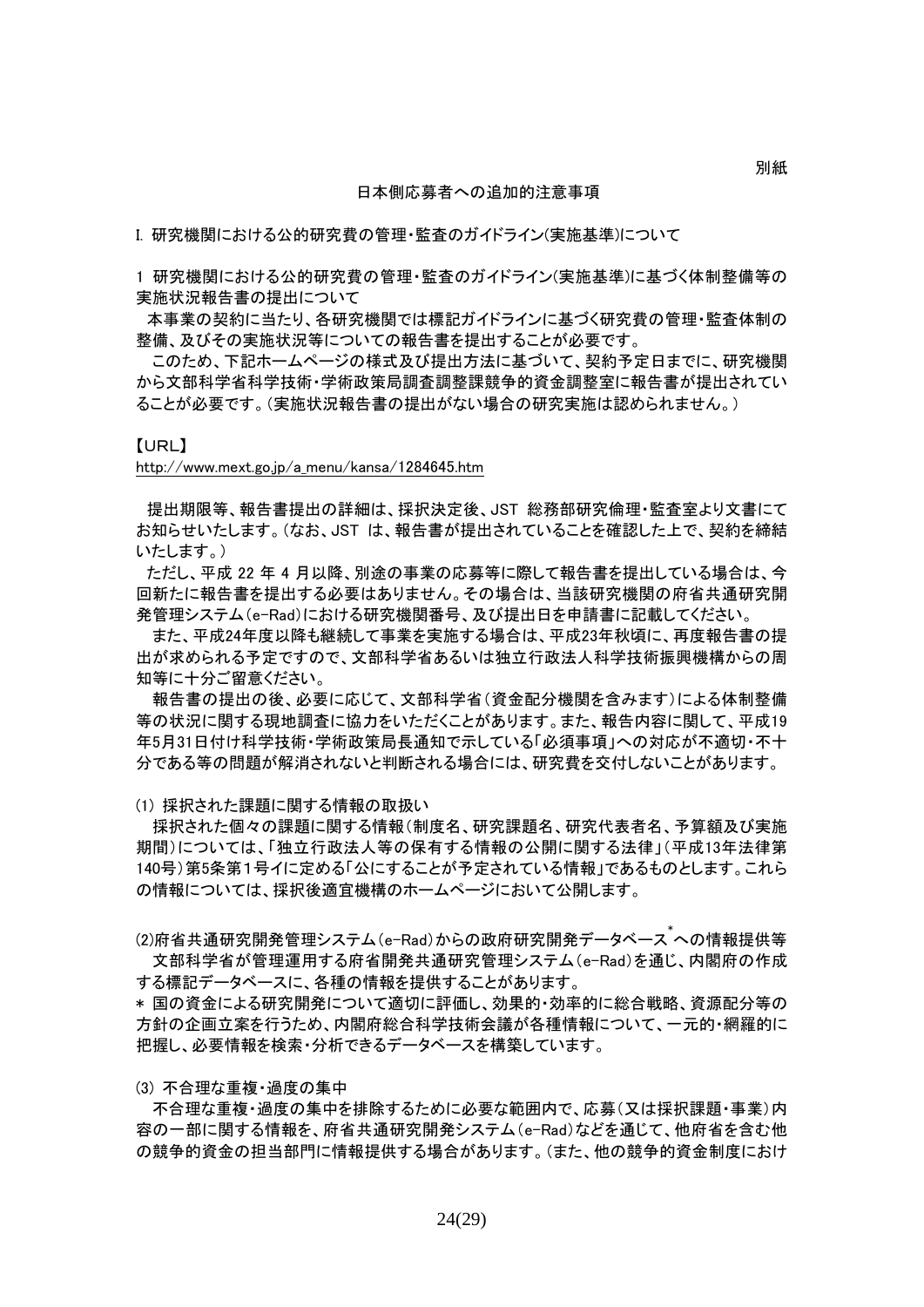るこれらの重複応募等の確認を求められた際に、同様に情報提供を行う場合があります。)

2. 日本側研究者への注意事項

(1) 安全保障貿易管理に伴う各種規制

研究機材の輸出のみならず、技術データや技術支援については、輸出規制の対象となること がありますので、本邦の法律・制度、相手国の法律・制度及び国際ルールを十分に遵守してくだ さい。

【参考】

「経済産業省」ホームページ

http://www.meti.go.jp/policy/anpo/index.html

(抜粋)

「近年、我が国の重要な先端技術情報が海外へ不用意に流出し我が国の産業競争力等に影響 を及ぼしているとの指摘や報道等が数多く見受けられます。他方、安全保障貿易管理の観点か らも、不注意な技術の漏えいにより、大量破壊兵器等の開発、製造又は使用に係る技術が懸念 国やテロリストに渡れば、我が国や国際社会の平和及び安全の維持に多大な影響を及ぼしか ねないため、安全保障上の機微な技術を保有する者には、慎重な対応が求められます。」(同 URLに掲載の「安全保障貿易管理に係る機微技術管理ガイダンス(平成20年1月)」より抜粋)

なお、相手国からの情報や資料、サンプルの持ち帰りについては、相手国の法令にも従ってく ださい。研究計画上、相手国における生物遺伝資源等を利用する場合には、関連条約等(生物 多様性条約、バイオセイフティに関するカルタヘナ議定書)の批准の有無、コンプライアンス状況 等について、あらかじめ十分な確認をお願いします。

生物遺伝資源へのアクセス、及び生物多様性条約の詳細については、下記ホームページをご 参照ください。

#### 【参考】

「財団法人バイオインダストリー協会」ホームページ <http://www.mabs.jp/index.html>

"Convention on Biological Diversity"ホームページ <http://www.cbd.int/>

(2) 生命倫理及び安全の確保

ライフサイエンスに関する研究については、生命倫理及び安全の確保に関し、各府省が定め る法令・省令・倫理指針等を遵守してください。研究者が所属する機関の長等の承認・届出・確 認等が必要な研究については、必ず所定の手続きを行ってください。

各府省が定める法令等の主なものは以下の通りですが、このほかにも研究内容によって法令 等が定められている場合がありますので、ご留意ください。

- 1) ヒトに関するクローン技術等の規制に関する法律(平成12年法律第146号)
- 2) 特定胚の取扱いに関する指針(平成13年文部科学省告示第173号)
- 3) ヒトES細胞の樹立及び使用に関する指針(平成19年文部科学省告示第87号)
- 4) ヒトゲノム・遺伝子解析研究に関する倫理指針(平成16年文部科学省・厚生労働省・経済 産業省告示第1号)
- 5) 医薬品の臨床試験の実施の基準に関する省令(平成9年厚生省令第28号)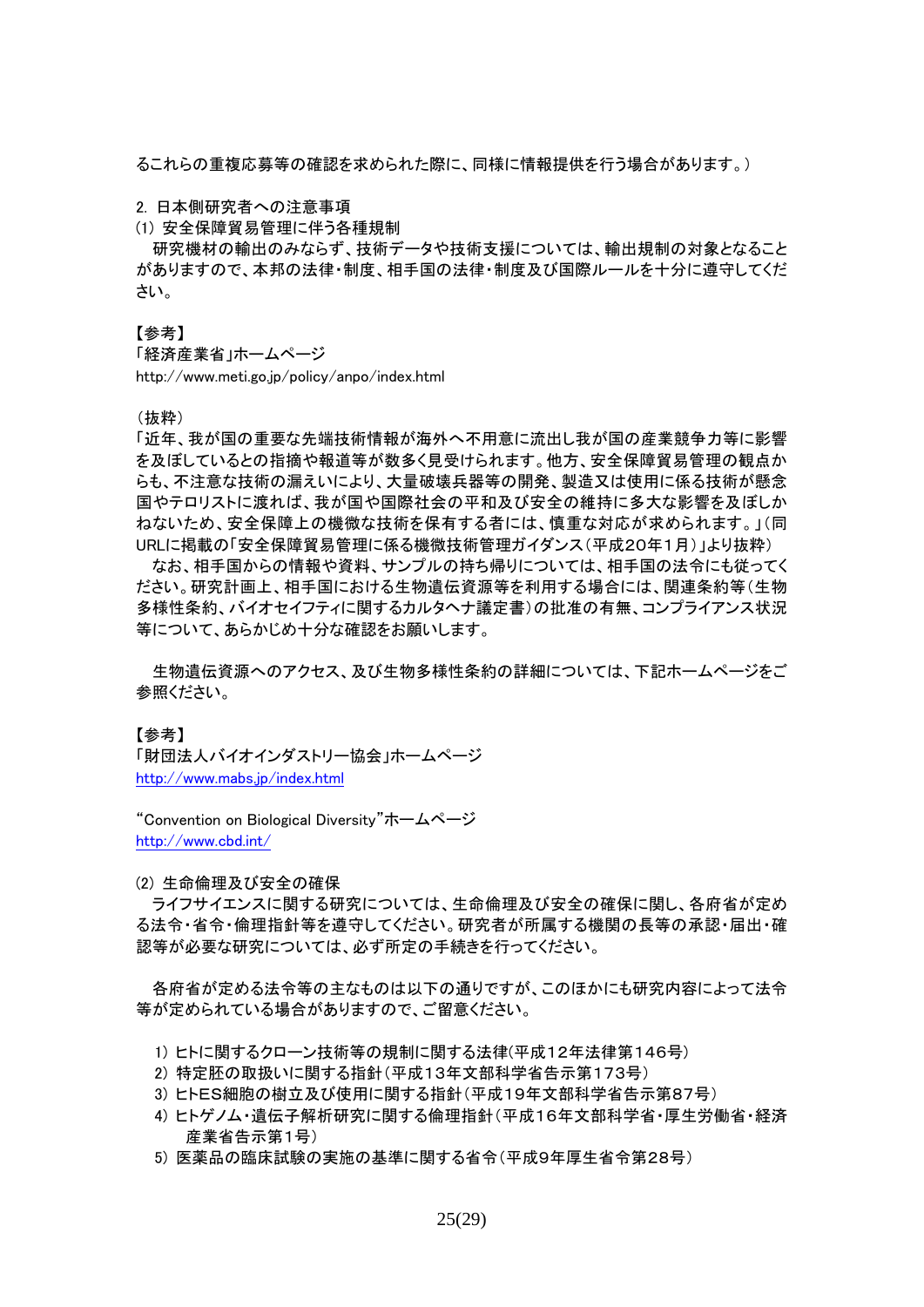- 6) 手術等で摘出されたヒト組織を用いた研究開発の在り方について(平成10年厚生科学審 議会答申)
- 7) 疫学研究に関する倫理指針(平成19年文部科学省・厚生労働省告示第1号)
- 8) 遺伝子治療臨床研究に関する指針(平成16年文部科学省・厚生労働省告示第2号)
- 9) 臨床研究に関する倫理指針(平成20年厚生労働省告示第415号 平成20年7月31日 改訂、平成21年4月1日施行)
- 10) 遺伝子組換え生物等の使用等の規制による生物の多様性の確保に関する法律(平成1 5年法律第97号)

なお、文部科学省における生命倫理及び安全の確保について、詳しくは下記のURLをご参照 ください。

#### 【参考】

「文部科学省」ホームページ『生命倫理・安全に対する取組』 http://www.mext.go.jp/a\_menu/shinkou/seimei/main.html

(3) 各種サンプルや試料の取り扱い

研究計画上、相手国におけるサンプルや試料を必要とする研究又は調査を含む場合は、生 物資源等の取扱いについて、必ず応募に先立って適切な対応を行ってください。

(4) 人権及び利益の保護

研究計画上、相手方の同意・協力や社会的コンセンサスを必要とする研究又は調査を含む場 合には、人権及び利益の保護の取扱いについて、必ず応募に先立って適切な対応を行ってくだ さい。

(5) 社会的・倫理的配慮

社会・倫理面等の観点から、研究計画上及び実施の過程で、国内外において容認されがたい と認められるものについては、選考の段階で不採択となります。また、上記の注意事項に違反し た場合、その他何らかの不適切な行為が行われた場合には、採択の取り消し又は研究の中止、 研究費等の全部又は一部の返還、及び事実の公表の措置等を取ることがあります。

(6) 研究者の安全に対する責任

本事業の研究交流期間中に生じた傷害、疾病等の事故について、JSTは一切の責任を負い ません。

(7) 研究成果の軍事転用の禁止

本事業の研究交流から生ずる研究成果の軍事転用は、一切禁止します。

II. e-Rad システムの操作方法に関する問い合わせ先

本制度・事業に関する問い合わせは、従来通り国際科学技術部事業実施担当にて受付けま す。システムの操作方法に関する問い合わせは、ヘルプデスクにて受付けます戦略的国際科学 技術協力推進事業のホームページおよびシステムのポータルサイト(以下、「ポータルサイト」と いう。)をよく確認の上、問い合わせてください。なお、審査状況、採否に関する問い合わせには 一切回答できません。

○戦略的国際科学技術協力推進事業のホームページ:http://www.jst.go.jp/inter/index.html ○ポータルサイト:http://www.e-rad.go.jp/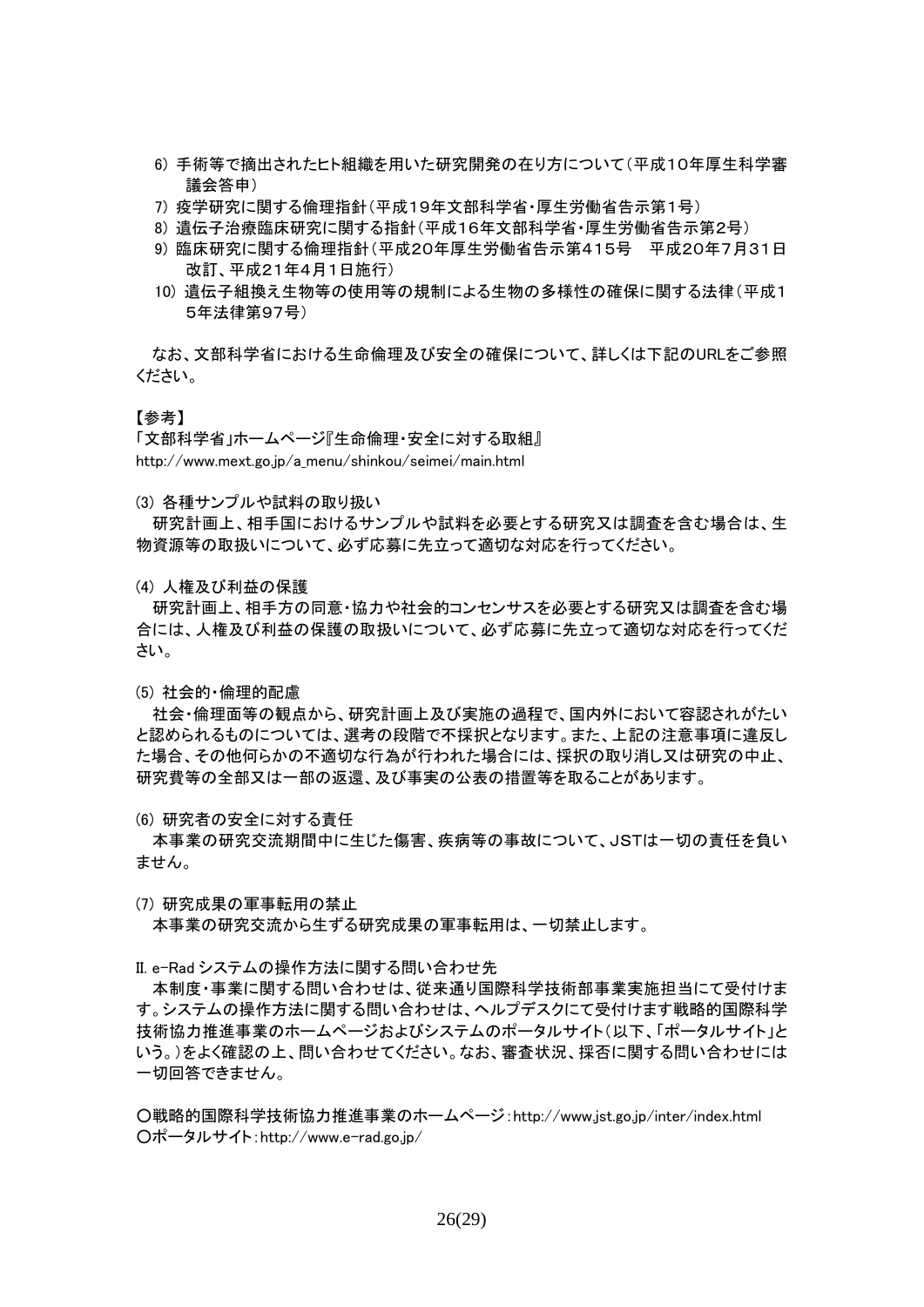(問い合わせ先一覧)

| 制度・事業に関する問い合わせお<br>よび提出書類作成・提出に関する<br>手続き等に関する問い合わせ | 戦略的国際科学技術協力<br>推進事業<br>国際科学技術部<br>事業実施担当<br>仲、山村 | 03-5214-7375(直通)<br>03-5214-7379 (FAX)<br>sicpsw@jst.go.jp                                    |
|-----------------------------------------------------|--------------------------------------------------|-----------------------------------------------------------------------------------------------|
| 府省共通研究開発管理システム<br>(e-Rad)の操作方法に関する問い<br>合わせ         | 府省共通研究開発管理シス<br>テム(e-Rad)ヘルプデスク                  | 0120-066-877<br>(受付時間帯)<br>午前9:30 ~ 午後5:30<br>※土曜日、日曜日、国民の祝日 お<br>よび年末年始(12月29日~ 1月3<br>日)を除く |

※「e-Rad」とは、府省共通研究開発管理システムの略称で、Research and Development(科学 技術のための研究開発)の頭文字に、Electronic(電子)の頭文字を冠したものです。

#### (1)システムの使用に当たっての留意事項

① システムによる応募

システムによる応募は、平成20年1月より稼働の「府省共通研究開発管理システム (e-Rad)」にて受付けます。

操作方法に関するマニュアルは、ポータルサイト(http://www.e-rad.go.jp/)から参照ま たはダウンロードすることができます。システム利用規約に同意の上、応募してください。

② システムの利用可能時間帯

(月~金) 午前6:00から翌午前2:00まで

(日曜日) 午後6:00から翌午前2:00まで

土曜日は運用停止とします。なお、祝祭日であっても上記の時間帯は利用可能で す。

ただし、上記利用可能時間内であっても保守・点検を行う場合、システムの運用停止を 行うことがあります。運用停止を行う場合は、ポータルサイトにて予めお知らせします。

③ 研究機関の登録

研究者が研究機関を経由して応募する場合、所属する研究機関は応募時までに登 録されていることが必要となります。

研究機関の登録方法については、ポータルサイトを参照してください。登録手続きに 日数を要する場合がありますので、2週間以上の余裕をもって登録手続きをしてくださ い。なお、一度登録が完了すれば、他制度・事業の応募の際に再度登録する必要は ありません。また、他制度・事業で登録済みの場合は再度登録する必要はありませ ん。

なお、ここで登録された研究機関を所属研究機関と称します。

④ 研究者情報の登録

研究課題に応募する研究代表者および研究に参画する研究分担者は研究者情報を 登録し、システムログインID、パスワードを取得することが必要となります。

所属研究機関に所属している研究者の情報は所属研究機関が登録します。なお、文 部科学省の科学研究費補助金制度で登録されている研究者情報は、既にこのシステム に登録されています。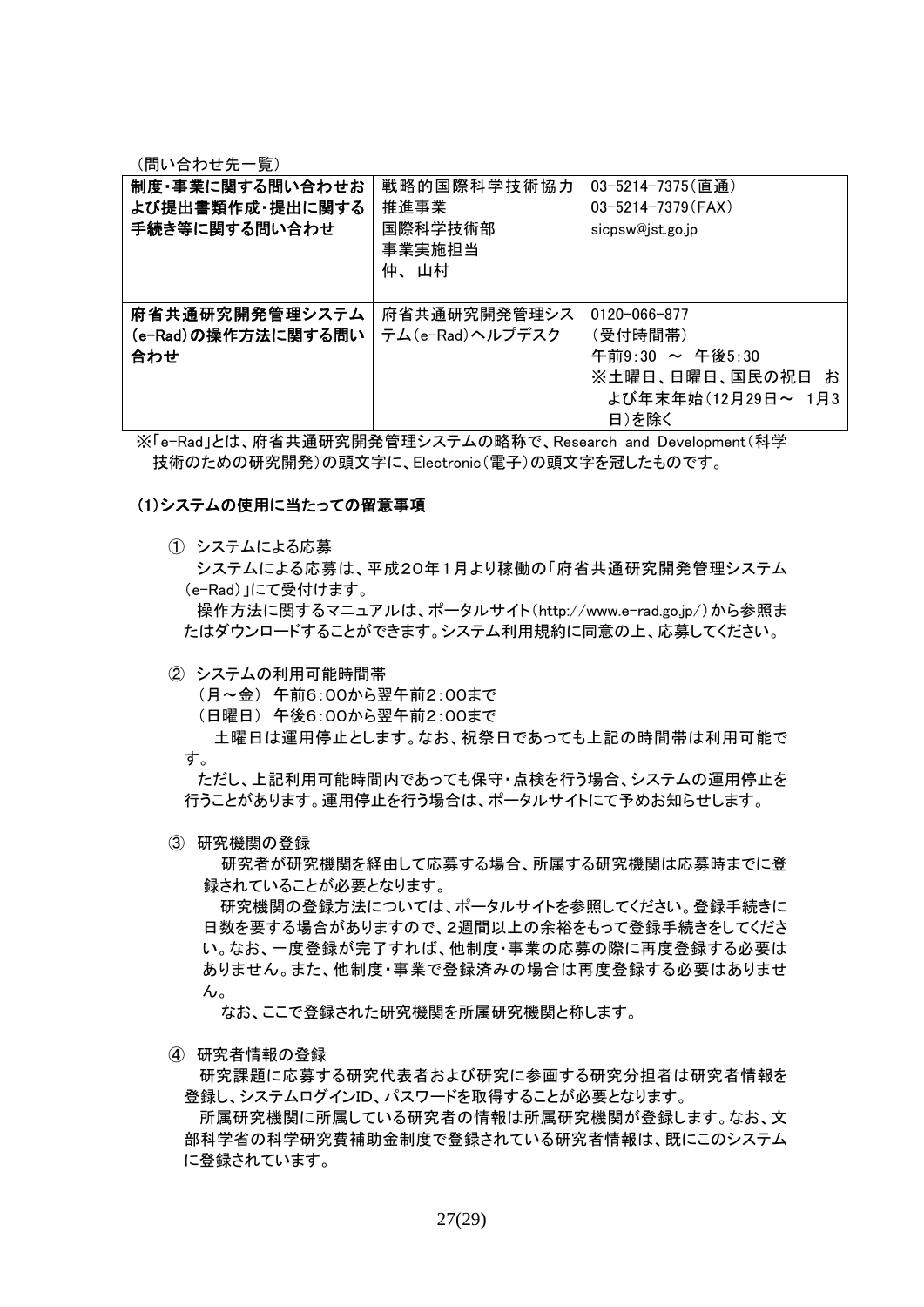所属研究機関に所属していない研究者の情報は、府省共通研究開発管理システム運 用担当で登録します。必要な手続きはポータルサイトを参照してください。

⑤ 個人情報の取扱い

応募書類等に含まれる個人情報は、不合理な重複や過度の集中の排除のため、他 府省・

独立行政法人を含む他の研究資金制度・事業の業務においても必要な範囲で利用(デ ータの電算処理及び管理を外部の民間企業に委託して行わせるための個人情報の提 供を含む)する他、府省共通研究開発管理システム(e-Rad)を経由し、内閣府の「政府研 究開発データベース」へ提供します。

#### (2)システムを利用した応募の流れ